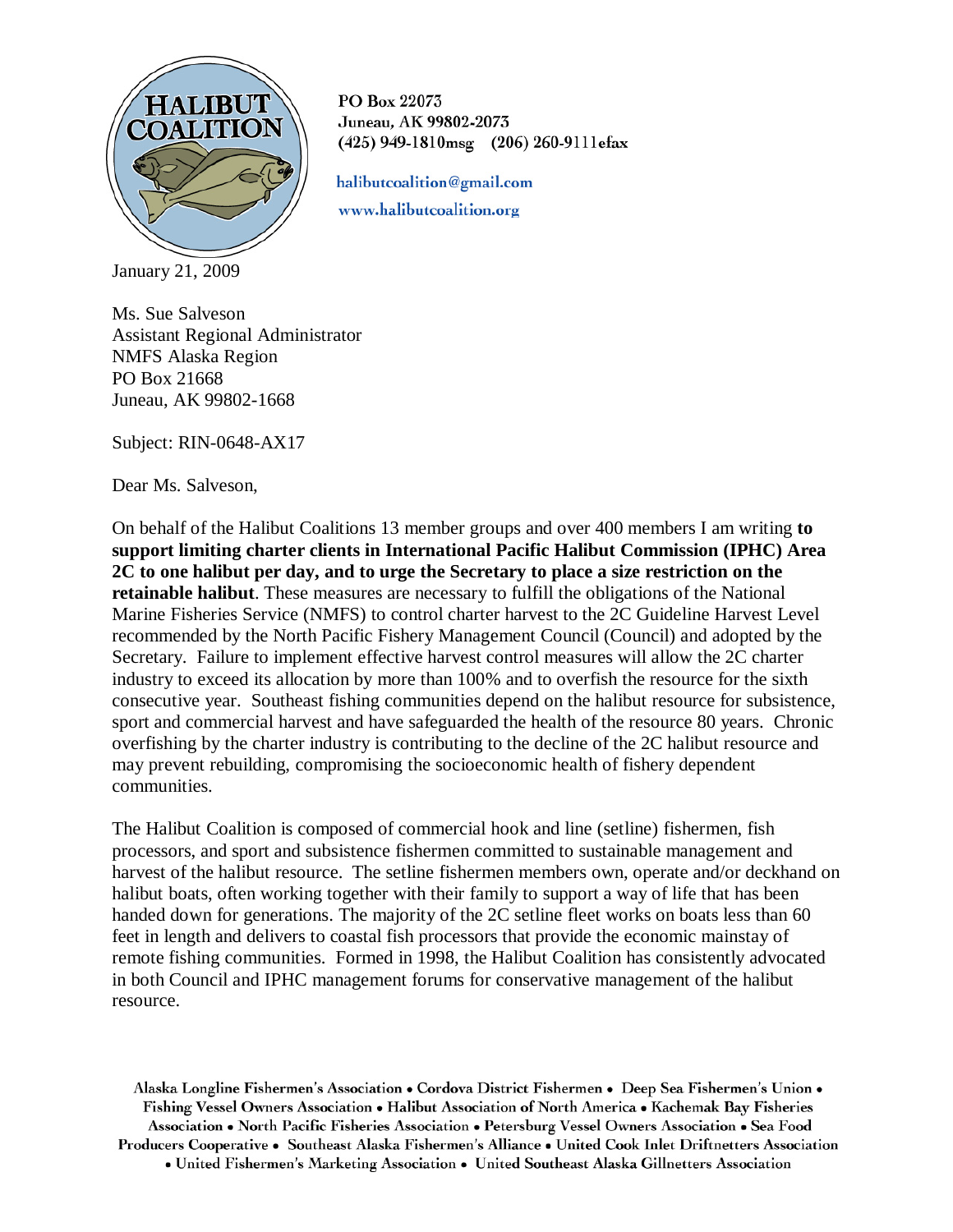### **Authority**

The proposed rule relies on the authority of the National Marine Fisheries Service (NMFS), under the Halibut Act, to: "adopt such regulations as may be necessary to carry out the purposes and objectives of the Convention and the Halibut Act."  $(73 \text{ Fed. Reg. at } 78276)$ .<sup>[1](#page-1-0)</sup> The proposed one halibut daily limit on 2C charter clients addresses **conservation of the resource**, which is the responsibility of NMFS as the managing agency. The proposed rule also clarifies NMFS' authority to implement management measures applicable to the current fishing season that PREVENT catch limit exceedances, rather than react to such overages after they occur, repudiating the claims of the plaintiffs from Van Valin v. Gutierrez, et.al. (June, 2008). Finally, the proposed rule clarifies that resource conservation requires that charter halibut harvest be limited to the sector's annual allocation or Guideline Harvest Level (GHL), as has been repeatedly stated by both the Council and the IPHC.

That said, the proposed rule does not contain effective measures to constrain charter harvest to the 2009 2C GHL of .788 million pounds, and must be amended to achieve this objective. The proposed rule does not fully explain the 2C halibut conservation issues and the critical conservation mandate to restrict charter harvest to the GHL given the status of the 2C halibut resource. Nor does the proposed rule fully explain the effect of past and potential future charter GHL exceedances on setline fishermen and processors, sport and subsistence fishermen, and coastal fishing communities. The Halibut Coalition believes the proposed rule should be strengthened prior to publication of the Final Rule so as to explain each of these issues in greater detail. Likewise, the proposed rule contains erroneous language at 50 CFR 300.65 $(c)(3)$  by referring to the GHL as a "benchmark." This language directly contradicts clear Council intent and NMFS' own statements contained in the 2003 Final Rule that established the GHL. The proposed rule must be corrected. To assist NMFS with these corrections, we provide the following comments and documentation.

#### **Conservation basis for the Rule**

#### Biomass declines

According to the 2008 IPHC Annual Report, North Pacific halibut stocks have declined fishery wide by 10% from 2007 levels. The 2C halibut exploitable biomass has declined by an estimated 58% over the past three years and is near historic low levels. Halibut catch rates, or the amount of fish caught per hook set or hours fished, have declined in all 2C sectors. This includes the catch rates of charter halibut clients (see attached Appendix 1). The drop in catch rates is evidence that all fishermen are working harder to catch halibut because there are simply less halibut to catch. The IPHC now understands that assessment models used prior to 2008 overestimated abundance in IPHC Area 2, which includes the Pacific Northwest, British Columbia and 2C, and that a "disproportionate share of the catches have been taken from

<span id="page-1-1"></span><span id="page-1-0"></span><sup>&</sup>lt;sup>1</sup> "Convention" refers to the Convention between the United States and Canada for the Preservation of the Halibut Fishery of the Northern Pacific Ocean and Bering Sea. "Halibut Act" refers to the North Pacific Halibut Act of 1982.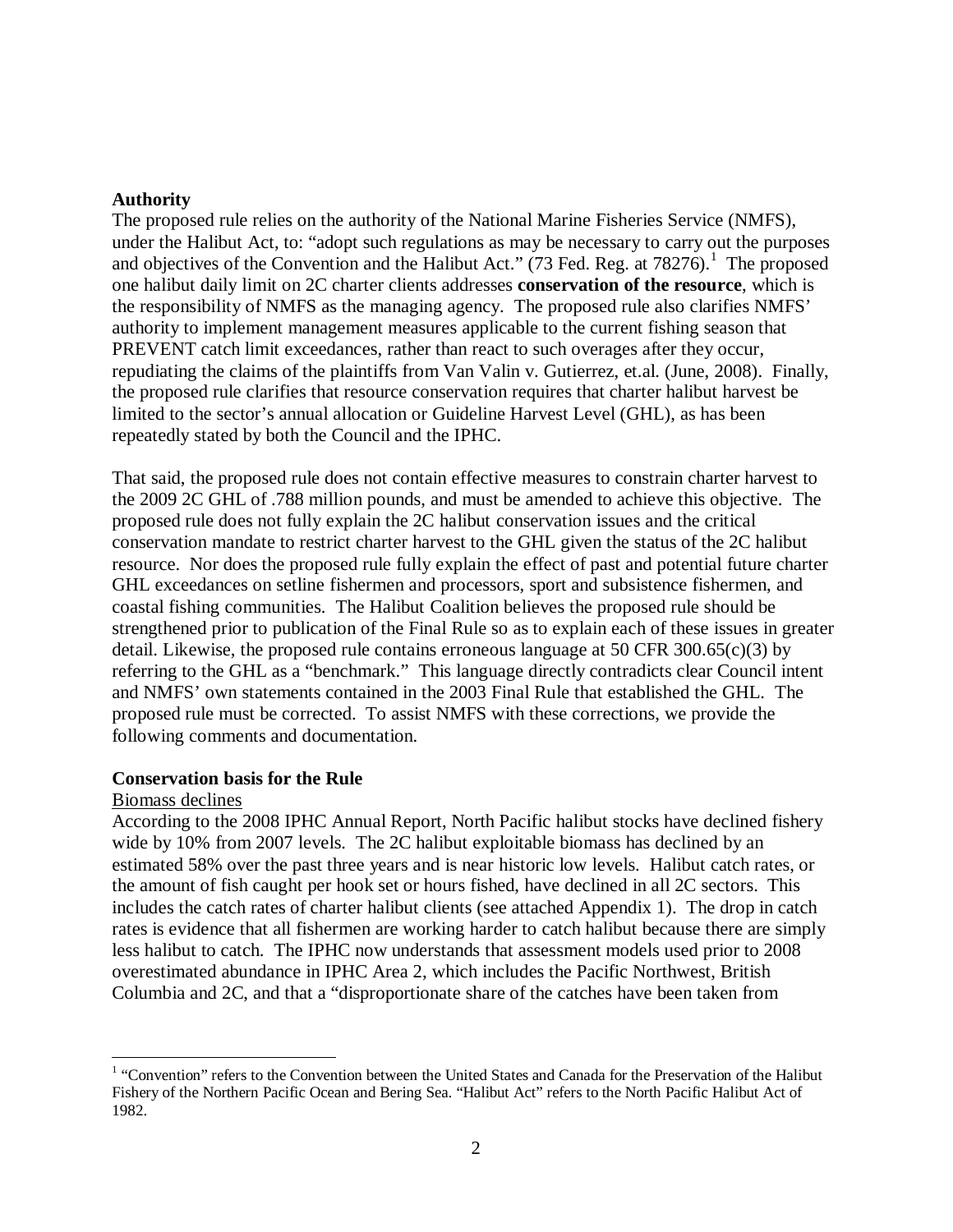there."<sup>[2](#page-1-1)</sup> Other resource considerations, including slowed growth rates and poor stock structure (the overharvest of older, more fecund fish from the population) also indicate the need for caution and reduced harvest. To accomplish the necessary reduction in harvest, Southeast setline catch limits have been reduced by an unprecedented amount, totaling 53% over the past three years. The catch limit reductions threaten a socioeconomic disaster, as will be more fully described later in these comments.

Although the 2C setline catch limit has been reduced each year for the past three years, the charter GHL was not reduced until 2008. This delay was a result of the stair step formula that was designed by the Council **at the request of the charter industry** and published as part of the 2003 GHL final rule. Under this policy, the abundance of halibut in area 2C can, and did, drop by 15% from the index year before triggering a reduction in the GHL. Under the policy, the GHL then remains constant unless abundance again drops by 15%. Again, this stair step policy was part of the original GHL and was designed by the Council at the request of the charter industry. From the Council minutes:

## *Dave Benton moved the following amendment for Issue 1–Basis for the GHL: To establish a proportional GHL consisting of a set of stair step guideline harvest levels based on pounds. The GHL would be reduced proportional to the reduction in abundance for halibut. (Council minutes, February 2000)*

Between 2004 and 2007 the GHL formula resulted in a 1.4 million pound limit, despite a decline in 2C halibut abundance that triggered a 20% reduction in the setline catch limit. In 2008, the decline in abundance was sufficient to drop the GHL to .931 million pounds; in 2009 continued declines in halibut abundance dictate a .788 million pound limit—all stair steps and limits that were published in the Federal Register on August 8, 2003 page 47264 to define the GHL. The charter industry requested the stair step policy, claiming annual GHL fluctuations would be difficult for their businesses and that the stair steps were necessary to provide a measure of stability and economic buffering. The stair steps are comparable to the Slow Up Fast Down (SUFD) policy employed in the setline fishery, which allows setline catch limits to decrease quickly but increase more slowly, as is explained later in these comments, except that the stair steps are **less conservative** since they allow the charter GHL to increase at the same rate as it decreases. What is essential is that the charter fleet did not challenge the GHL or the stair step formula when it was established in 2003, and that the harvest by both commercial sectors charter and setline—is tied by comparably polices to abundance, ensuring that both sectors share in the burden of conservation by reducing harvest during times of low abundance. **Without question any other approach would be unfair and inequitable.**

 $2$  Clark, W.G. and Hare, S.R. . Summary of the 2007 Pacific halibut stock assessment. Excerpted from International Pacific Halibut Commission Eighty-fourth Annual Meeting, Portland, OR, January 2008. p 65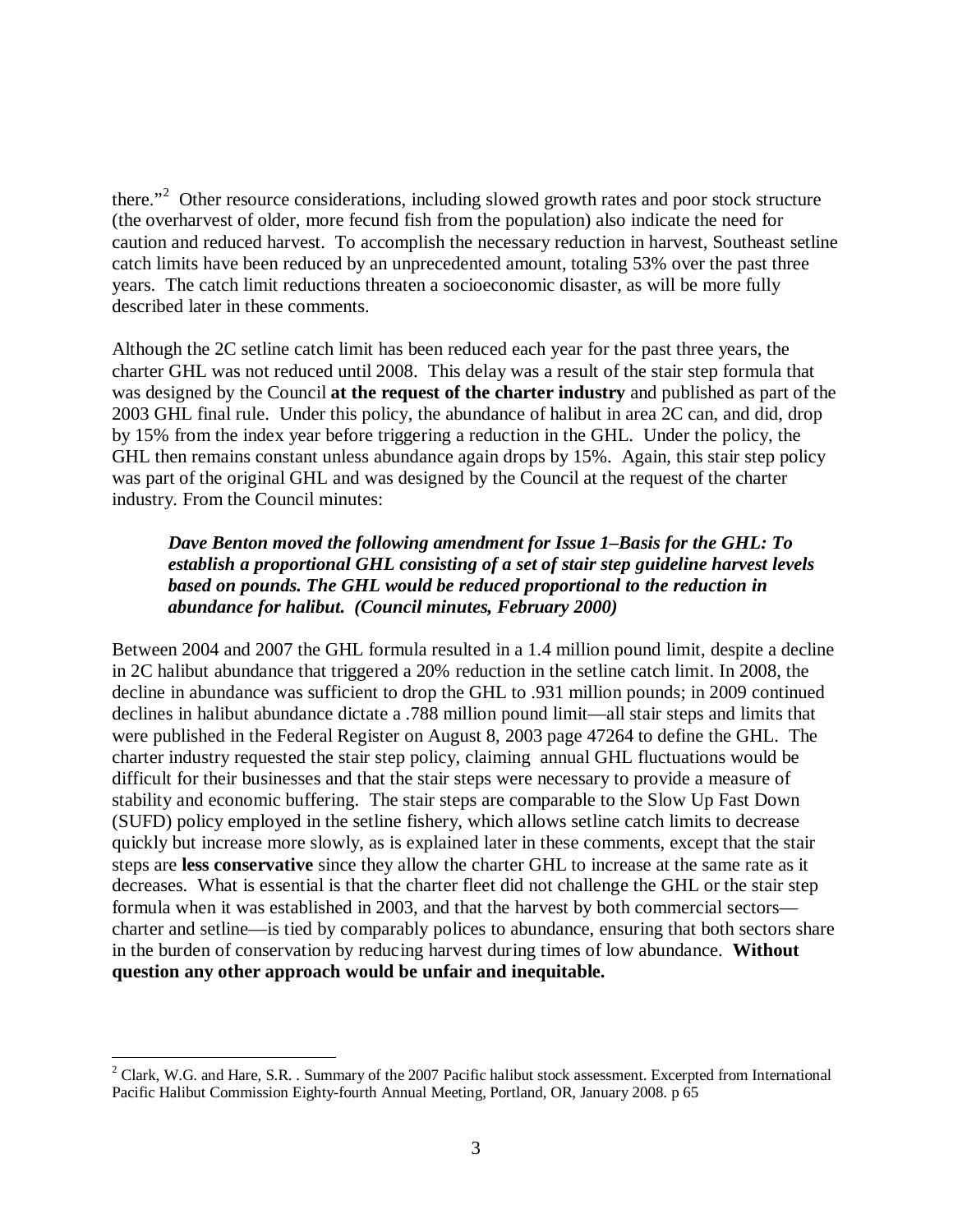Notwithstanding the widely recognized need to share the burden of conservation, the 2C charter sector has exceeded its GHL every year starting in 2004, and exceeded the 2008 GHL by 105% or 1 million pounds. In the past, charter operators have alleged that limits on halibut charter harvest were purely allocative, asserting that: "the IPHC sets limits on halibut removals" and therefore the resource is protected. This assumption ignores the obvious fact that the resource is only protected if the catch limits are adhered to.<sup>[3](#page-3-0)</sup> In the absence of a one halibut daily limit, the 2C charter industry can be reasonably expected to once again double its GHL, since status quo management (two halibut limit with one fish required to be less than 32 inches) resulted in a 2008 harvest of 1.9 million pounds in 2C. 2008 marked the fifth consecutive year in which Southeast halibut charter harvest exceeded the conservation target established for the sector by the IPHC. The charter industry has exhibited a disturbing disregard for the resource, choosing to ignore the efforts by resource managers to promote conservations. To quote from the *Amicus Curiae* brief filed by the IPHC in May, 2008:

## "*Exceeding the GHL specified for 2008 in Area 2C will mean that the combined removals by all sectors in 2008 will exceed the Commission's conservation targets, which have been accepted by the U.S. government, to the detriment of the halibut stock in this area*." [4](#page-3-1)

Despite such clear directives to equitably share in conserving the resource, the charter sector sought and secured injunctive relief, ensuring the charter overfishing would continue. The GHL overharvest contributed to further decline in 2C halibut stocks, which in turn has resulted in a lower 2009 setline catch limit and reduced halibut availability for sport and subsistence fishermen. Failure to implement the one halibut daily limit in 2009 could drive the 2C stock decline to unprecedented levels, at the expense of the resource and at the expense of all who depend on the long-term health and abundance of halibut stocks.

Through the Halibut Convention, the IPHC has an international responsibility to maintain the health and abundance of North Pacific halibut stocks to ensure optimal yield. The IPHC depends on the United States and Canada to restrict catch to conservation targets established by the Commission, including any more restrictive measures adopted by either country. There are conservation concerns, as well as both domestic and international implications, associated with the long-standing failure of the United States government to control charter harvest. As in 2008, the IPHC has recommended 2009 catch limits based on the assumption that charter halibut harvests will be held to the GHL. Thus, failure to implement the one halibut daily limit will again compromise conservation and management objectives and will result in a significant overage of the 2C Constant Exploitation Yield (CEY), defined by the IPHC as the biological target level for total removals from each regulatory area.

<span id="page-3-0"></span><sup>&</sup>lt;sup>3</sup> North Pacific Fishery Management Council 2008. Environmental Assessment/Regulatory Impact Review/Initial Regulatory Flexibility Analysis. April 20, 2008. p. xi

<span id="page-3-1"></span><sup>4</sup> Declaration of Bruce M. Leaman, Ph.D. as *Amicus Curiae* on behalf of defendants. Van Valin, et al., vs Gutierrez et.al. June 17, 2008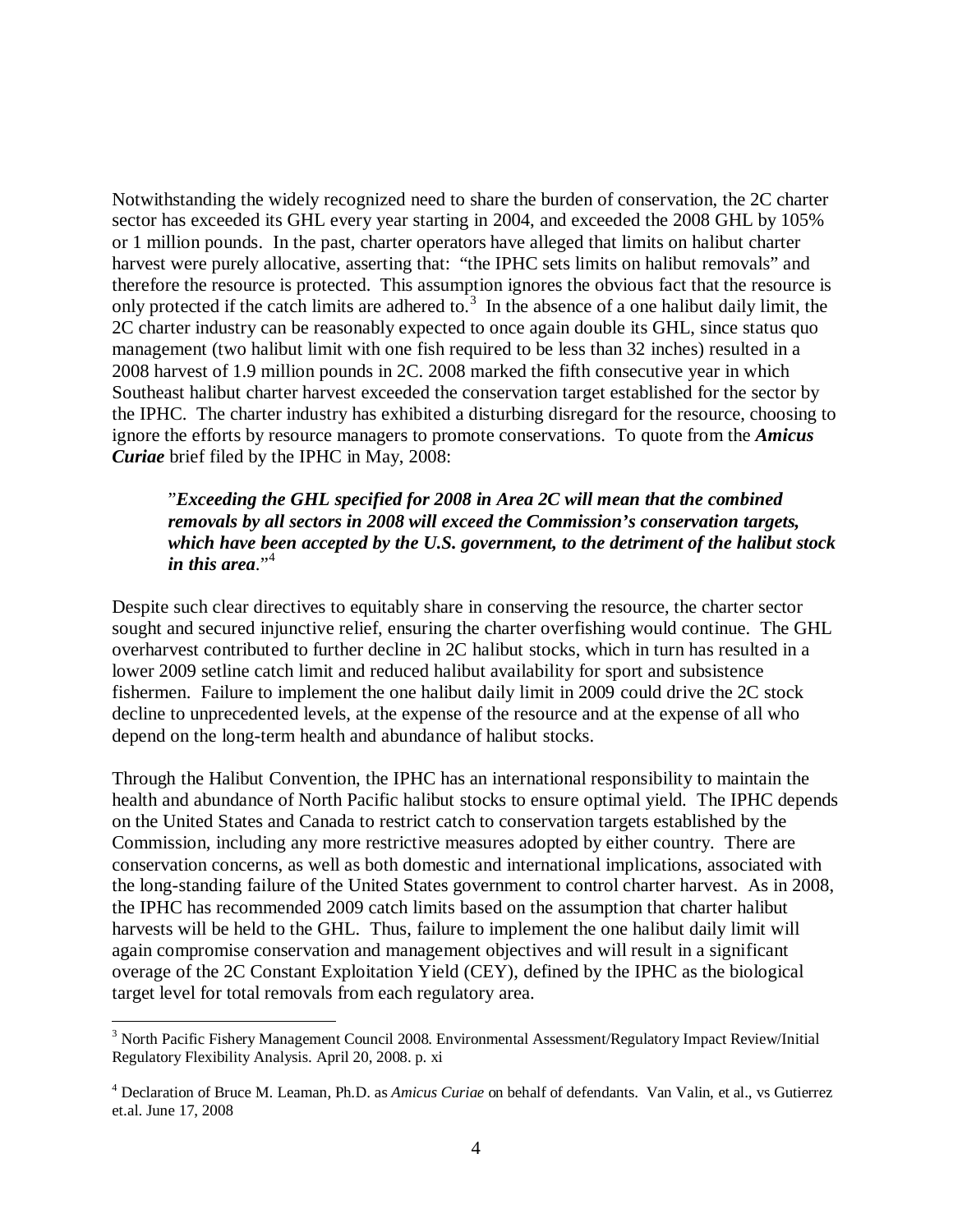## Slow up/Fast down Policy

Halibut management by the IPHC is one of few national or international success stories in fisheries management. The halibut fishery has been prosecuted by setline fishermen off Alaska's coast for close to a century. Setline fishermen and processors play an active role in the halibut management process, participating in joint research projects and in the stock assessment process. When indicated by halibut stock conditions, setline halibut fishermen have supported shortened seasons, reduced quotas, and other conservative management actions since 1914 despite often painful economic consequences.

The SUFD policy also allows the IPHC to act more quickly and more responsively in applying new understandings of stock dynamics that indicate downward adjustments, while acting more cautiously when increased biomass is indicated by the stock assessment. Such increases are often triggered by the level of incoming recruitment to the stock (young fish that will sustain the stock in the future), but the strength of this recruitment must be verified over several years. The SUFD policy also provides a measure of stability to the setline fishery that is comparable to the stabilizing effect provided to the charter sector by the GHL stair step formula described above. Compensation for the CEY overages or underages that occur as a result of the SUFD policy has been thoroughly evaluated in the IPHC stock assessment. These scientific evaluations have Setline fishermen have not only accepted but have also supported the IPHC's conservative Slow Up Fast Down policy, that leaves more halibut in the water over time. This conservative policy ensures that upward setline catch limit adjustments occur more slowly than downward adjustments, leaving more halibut in the water over the long-term.

confirmed that the SUFD policy contributes to precautionary stock management. [5](#page-4-0)

*"The SUFD approach is somewhat different from other agencies in that it is asymmetric around the a target value, i.e., the catch limit responds more strongly to estimated decreases in biomass than to estimated increases. This occurs for two reasons: first, the assessment generally has better information base for estimating decreasing biomass compared with increasing biomass; and second, such an asymmetric policy follows the Precautionary Approach*." [6](#page-4-1)

However, the chronic overages accruing from a half-decade of charter over harvest are not accounted for in the IPHC harvest policy. These overages pose a management and conservation concern because they compromise the effectiveness of the harvest policy. To quote the IPHC: "The achievement of the Commission's conservation mandate is dependent on adherence to catch limits and total yield."

<span id="page-4-0"></span> $\frac{5 \text{ http://www.iphc.washington.edu/halcom/pubs/annmeet/2008/bluebook/bluebook08.pdf.}}{6 \text{ http://www.iphc.washington.edu/halcom/research/sa/papers/sa08.pdf.}}$  $\frac{5 \text{ http://www.iphc.washington.edu/halcom/pubs/annmeet/2008/bluebook/bluebook08.pdf.}}{6 \text{ http://www.iphc.washington.edu/halcom/research/sa/papers/sa08.pdf.}}$  $\frac{5 \text{ http://www.iphc.washington.edu/halcom/pubs/annmeet/2008/bluebook/bluebook08.pdf.}}{6 \text{ http://www.iphc.washington.edu/halcom/research/sa/papers/sa08.pdf.}}$  $\frac{5 \text{ http://www.iphc.washington.edu/halcom/pubs/annmeet/2008/bluebook/bluebook08.pdf.}}{6 \text{ http://www.iphc.washington.edu/halcom/research/sa/papers/sa08.pdf.}}$  $\frac{5 \text{ http://www.iphc.washington.edu/halcom/pubs/annmeet/2008/bluebook/bluebook08.pdf.}}{6 \text{ http://www.iphc.washington.edu/halcom/research/sa/papers/sa08.pdf.}}$  Page 8 (RARA 2008)

<span id="page-4-1"></span>

<span id="page-4-2"></span><sup>7</sup> IPHC letter to Council Chair Madsen, Dec.1, 2006 (attached in Appendix 2)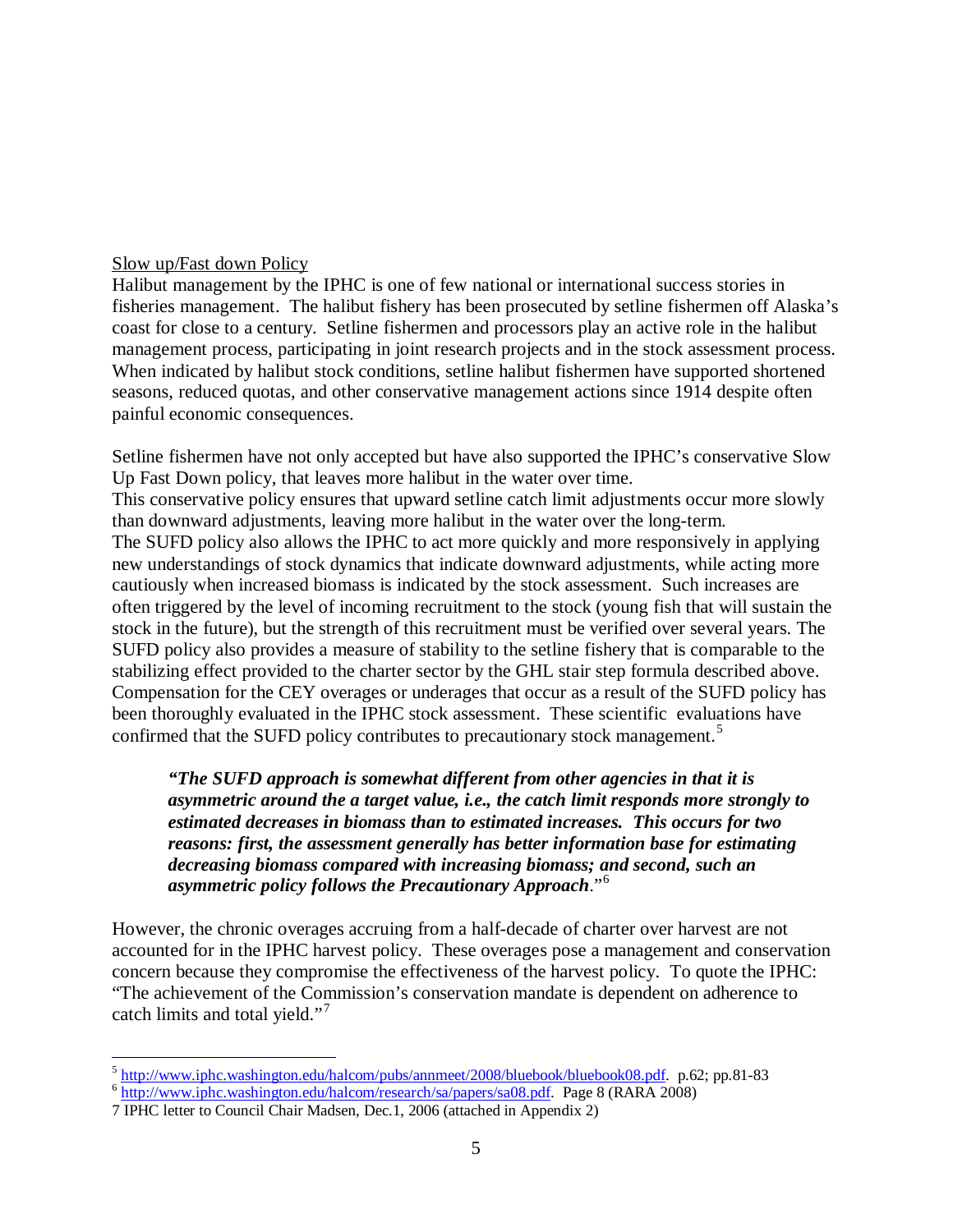### GHL Overages

The chronic charter GHL overages are having significant effects on the resource and disastrous consequences for the fishing families of Southeast Alaska. Given the unanticipated steep decline in the 2C halibut resource, continued overages will be devastating. As described above, the resource is close to historic low levels, questions regarding declining growth rates remain unanswered, and the paucity of mature females suggests overfishing is jeopardizing the stock's future. The recovery of Southeast halibut stocks depends on reducing harvest and remaining within conservation limits. Setline fishermen have embraced these conservation mandates for close to a century and have not exceeded established catch limits for over a decade. Resource conservation demands that all sectors respect limits. The charter sector must be held accountable.

There is a misperception regarding the scale and impact of guided recreational fisheries that has allowed this chronic overharvest to occur Nation-wide and in Alaska. Many individual guided anglers do not comprehend the cumulative impact of their sector. To quote statements describing the results of a National Research Council study on the impact of recreational fishing:

# "*In some ways, recreational fishing is where commercial fishing was 20 years ago with very weak controls and rapidly increasing numbers of fishermen," says Federal Ocean Commissioner Andrew Rosenberg, of the University of New Hampshire and former Deputy Director of NMFS.* [8](#page-5-0)

In Southeast Alaska, the "very weak controls" have allowed a 70% increase in Southeast halibut charter harvest between 2002 and 2006.<sup>[9](#page-5-1)</sup> This growth occurred at the expense of both the resource and historic fisheries (subsistence, sport and setline) since scientifically defined harvest limits have been fully harvested since the early 1900s. Southeast charter fishing lodges operate fleets of high powered, highly efficient yachts serving non-resident anglers. These yachts exceed the average setline halibut boats in size, and eclipse them in terms of horsepower. Because the fleet's catching capacity long ago outgrew existing monitoring and accounting systems, resource impacts are likely dramatically underestimated. To illustrate: a 2008 report prepared by the Alaska Department of Fish and Game states that existing catch accounting systems for halibut charter harvest in Southeast may **under-estimate** that harvest by 20%.<sup>[10](#page-5-2)</sup> Actual GHL overages—and the resultant resource overharvest—may be far greater and a significant casual in the rapid decline of the 2C halibut stocks.

<span id="page-5-0"></span> $\overline{a}$ <sup>8</sup> Study in Science Reveals Recreational Fishing Takes Big Bite of Ocean Catch. ScienceDaily. August 2004. <sup>9</sup> Pacific Fishery Management Council 2007. Environmental Assessment/Regulatory Impact Review/Initial

<span id="page-5-1"></span>Regulatory Flexibility Analysis for a Regulatory Amendment to Implement Guideline Harvest Level Measures in the Halibut Charter Fisheries.

<span id="page-5-2"></span><sup>10</sup> Meyers et al.. March 24, 2008. Evaluation of the 2006 ADF&G Charter Logbook Scott Meyer, Alaska Department of Fish and Game, Division of Sport Fish, Anchorage, AK.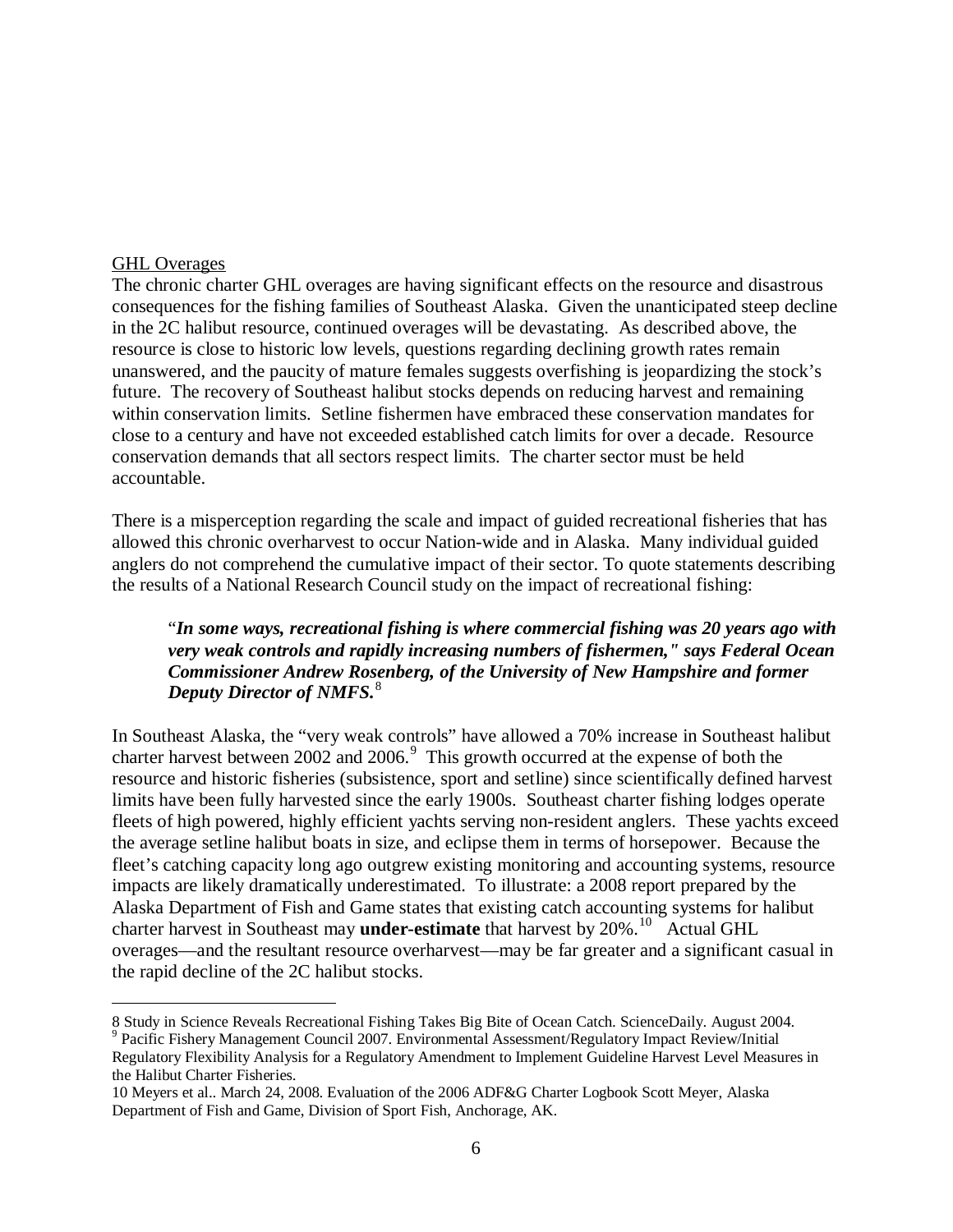Local Depletion and Impacts of Overages on subsistence

Local depletion of fish stocks occurs when harvest in an area exceeds replenishment. With fish stocks that have high site fidelity and are long-lived, such as the rockfish taken as bycatch in the halibut charter fishery, local depletion can reduce genetic diversity and persist for decades.<sup>[11](#page-6-0)</sup> Halibut stocks can repopulate an area more quickly due to their migratory nature, but only if fishing pressure is relieved. Since 1993, the Council has received testimony from Southeast sport and subsistence fishermen documenting local depletion associated with charter overfishing. To quote the Council's EA/RIR of April, 2008:

*Since 1993, the Council has discussed the expansion of the charter halibut sector. The issue gained prominence in 1993 when some small Alaskan communities, such as Sitka, expressed concerns about local depletion of the halibut resource" [12](#page-6-1)*

Local depletion and its effects on the resource and sport and subsistence fishermen has been part of the problem statement guiding action on the halibut charter management plan ever since, and played an important role in the Council's GHL decision. As recently as October 2008 the Council received and cited on the record substantial testimony from both Native and non-Native subsistence harvesters highlighting the impacts of charter overharvest on their access to the halibut resource and calling for effective reductions in that harvest. To cite from one testimony:

*My name is Frank Wright, Jr., president of Hoonah Indian Asociation, a federally recognized Tribe. I am from the Tlinget village of Hoonah, Alaska in Port Fredrick. I am here to represent our people. I am from a culture that believes in taking only what is needed. Icy Strait used to be a hot place to fish halibut. Our people would only have to go a couple of miles to get a fish. Nowadays, we don't get too much dried halibut, because of lack of fish. Hoonah people are traditionally a fishing people and we pretty much depend on the waters for our cultural existence. Whenever any component of our identity is taken away, like a loss of fishing opportunity would be, it dimishes our existence as a Tribe. And we are concerned about the halibut, which are a big part of my people. It is getting hard to catch a halibut. My people are a subsistence gathering people.* **(***from oral testimony of Frank Wright to NPFMC, Oct. 08***)**

This testimony is part of the public record and the impacts should have been discussed in this proposed rule. Again, because the proposed rule did not include any mention of subsistence impacts, the paragraphs below are provided to address this vital issue.

<span id="page-6-1"></span><span id="page-6-0"></span><sup>&</sup>lt;sup>11</sup> Parker, S.J., et al. March 2000. Management of Pacific Rockfish: AFS Policy Statement. p.2<br><sup>12</sup> North Pacific Fishery Management Council. April 20, 2008. EA/RIR/FRFA for a regulatory amendment to implement GHL measures in the halibut charter fisheries in IPHC regulatory Area 2C. p. 2.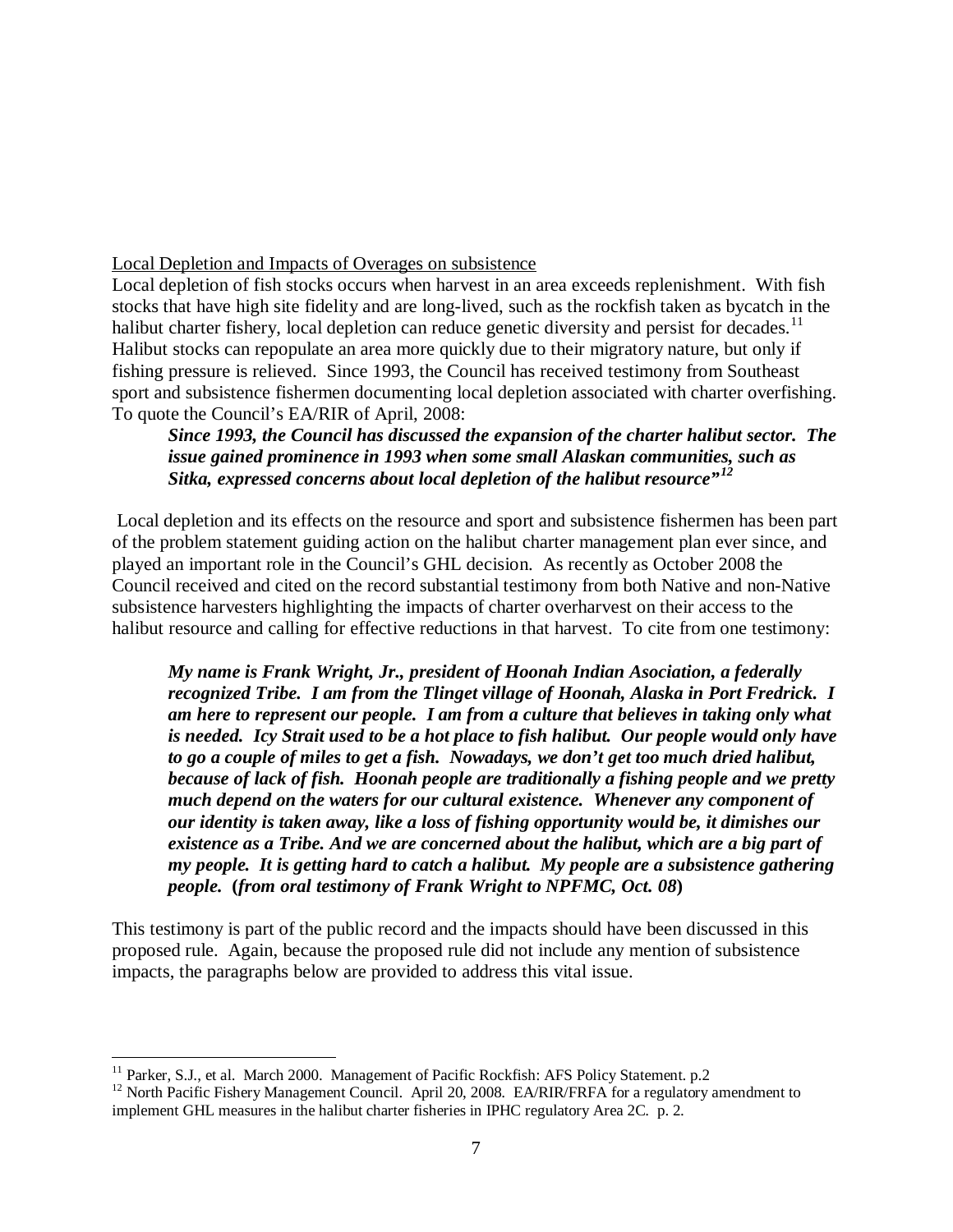The 1993 problem statement developed by the Council to guide development of a halibut charter management plan captured concerns raised in public testimony that documented local depletion and the impact of concentrated charter harvest near towns on subsistence fishermen, as well as impacts to setline fishermen. This problem statement has guided Council action on halibut charter issues through 2008, and specifically highlights preemptions of sport subsistence fishermen:

## *"The recent growth of charter operations may be contributing to overcrowding of productive grounds and declining harvests for historic sport and subsistence fishermen in some areas"[13](#page-7-0)*

Local depletion was also the theme of charter operators testifying before the Council in March 2007 on the halibut charter moratorium with operators describing the ever increasing distances they were forced to travel in order to access productive halibut fishing grounds.

# *I will note here, that halibut fishing close to port in Juneau is not anywhere near what it once was. At one time, you could go to locations within 1 hour of the dock and find halibut. This is no longer the rule, it is the exception. (from: Ole and Sandy Bartness/Islander Charters. Testimony to NPFMC February, 2007)*

Impacts to subsistence harvesters was again emphasized in testimony to the Council in October, 2008:

*"The [Southeast Alaska Subsistence Regional Advisory] Council supports the continuation of the subsistence halibut fishery and is concerned with maintaining the availability of the halibut resource near rural communities. The Council has concerns regarding the growing sport halibut charter fleet in Southeast Alaska and the decline in halibut abundance in the Southeast Alaska area. Many subsistence users have reported that it is becoming much more difficult to catch halibut near communities where they had traditionally harvested in the past. We encourage the North Pacific Fisheries Management Council to develop a management strategy that will allow the continuation of subsistence uses in areas adjacent to rural communities." [14](#page-7-1)*

Confirming this public testimony, effort data from the Alaska Department and Game indicates that charter halibut catch per rod hour has declined near two Southeast communities, Sitka by approximately 50%, and Craig by 58%.<sup>[15](#page-7-2)</sup> This is a clear indication of localized depletion. Local sport fishermen have seen increasing fishing grounds preemption from charter vessels and have suffered declining catch as well. Many coastal Southeast residents depend on sport and

 <sup>13</sup>

<span id="page-7-1"></span><span id="page-7-0"></span><sup>&</sup>lt;sup>14</sup> Bertrand Adams, Sr. Chair, Southeast Alaska Subsistence Regional Advisory Council. Letter to Eric Olson, Chair, North Pacific Fishery Management Council. September, 24, 2008. <sup>15</sup> *See* Tersteeg, Diane L. and Jaenicke, Michael J. Alaska Department of Fish and Game Summary Data from the

<span id="page-7-2"></span>Sport Fishery for Pacific Halibut in the IPHC Area 2C portion of Southeast Alaska, 2007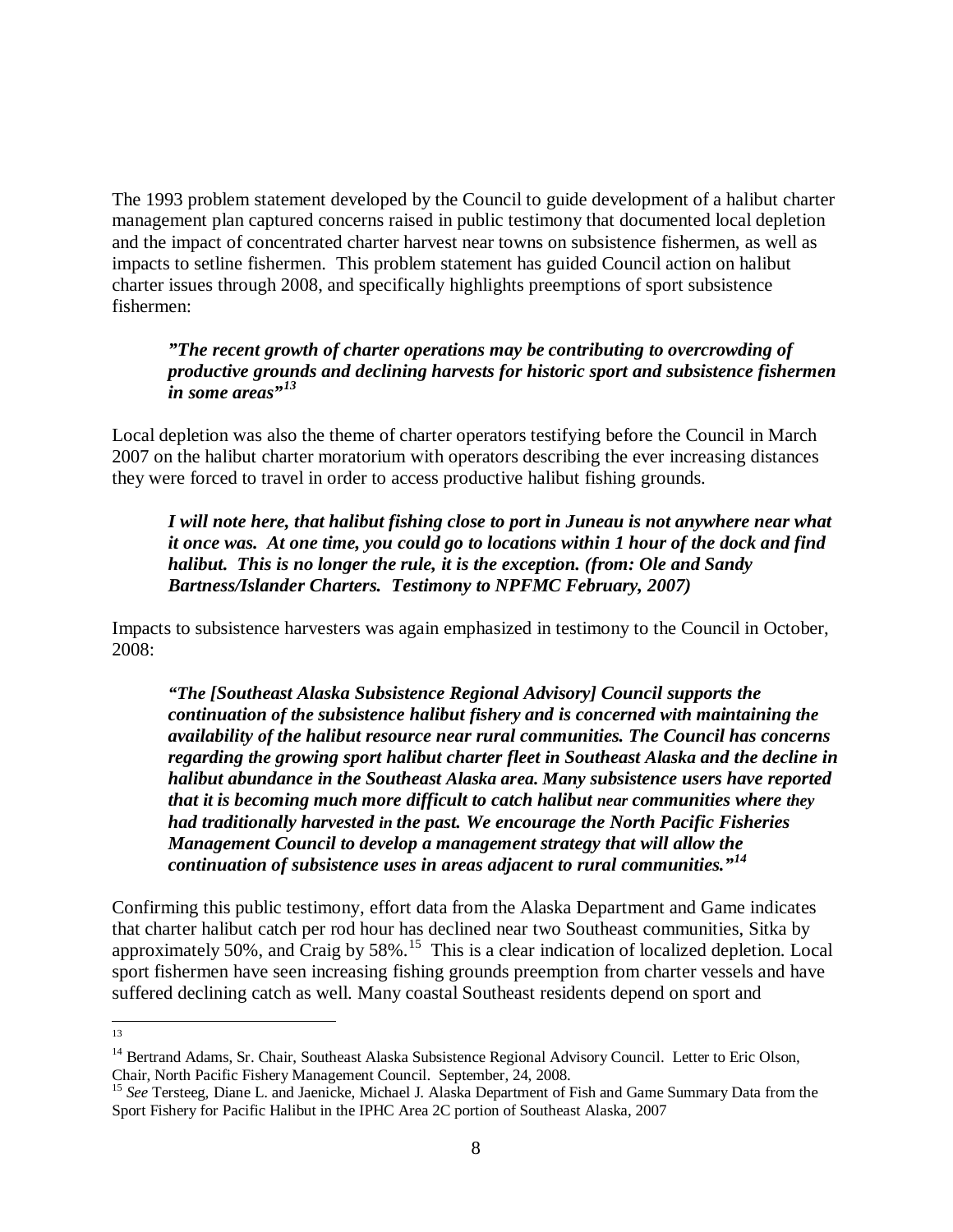subsistence fishing to meet cultural and nutritional needs. In the Southeast coastal community of Port Alexander, for example, 23% of residents live below the poverty level.<sup>[16](#page-8-0)</sup> Subsistence harvest ensures that there will be enough food for the long Alaska winter.

The critical importance of locally abundant and accessible subsistence foods is currently heightened by increased fuel costs, which have hit isolated communities with high transportation costs particularly hard. Subsistence is not only culturally important in Alaska; it is an economic imperative for many residents, particularly native residents who have an extensive history of depending on cultural and traditional foods. Because charter harvest is concentrated near towns to accommodate day clients, allowing charter harvest that is disproportionate to halibut abundance is directly and immediately causing irreparable harm to subsistence residents of rural communities throughout Southeast.

Charter operators have contested their responsibility for local depletion. A review of data from the Sitka area, where approximately 40% of the 2C halibut charter harvest is taken, provides insight to this issue. Although sport and commercial management and reporting areas do not match exactly, the closest comparison of catch rates in the Sitka Management Area indicates that between 1995 (the year the halibut quota share program was implemented) and 2006 the setline halibut harvest **decreased** by 42% and charter halibut harvest **increased** by 55%. [17](#page-8-1) As is the case many Southeast towns, local depletion has been driven by charter harvest and is extending from towns in an ever increasing radius as charter businesses upgrade to larger and faster boats, increasing horsepower and electronic "fish finding" capability (i.e., Global Positioning Systems and enhanced fish finders), to access more remote and still productive fishing areas. Notably, these "new" productive areas have been fished by setline families for generations, yet remain productive—until the charter fleet arrives. Now setline fishermen are forced to run further, increasing overhead costs, to find healthy concentrations of halibut while subsistence fishermen go home with empty hooks. Subsistence and personal use fishermen have joined the Halibut Coalition to support efforts to limit halibut charter harvest to the GHL both to protect the resource and their own access to the resource. In Alaska, subsistence harvest has priority over all other uses. The lack of charter regulation has violated that priority, imposing impacts that are unfair, inequitable and legally suspect. Non-resident visitors, enjoying an expensive vacation in Alaska with their discretionary surplus funds, **should not** be allowed to displace resident subsistence, sport and setline families who depend on the resource for sustenance and livelihood. The record for the Final Rule must be supplemented to capture these substantial and long standing impacts.

## **Economic Impacts**

<span id="page-8-0"></span><sup>&</sup>lt;sup>16</sup> Effort data from the Alaska Department and Game indicates that charter halibut catch per rod hour has declined near two Southeast communities, Sitka by approximately 50%, and Craig by 58%.

<span id="page-8-1"></span><sup>&</sup>lt;sup>17</sup> <http://www.iphc.washington.edu/HALCOM/commerc/tables/1998nation&stat.html>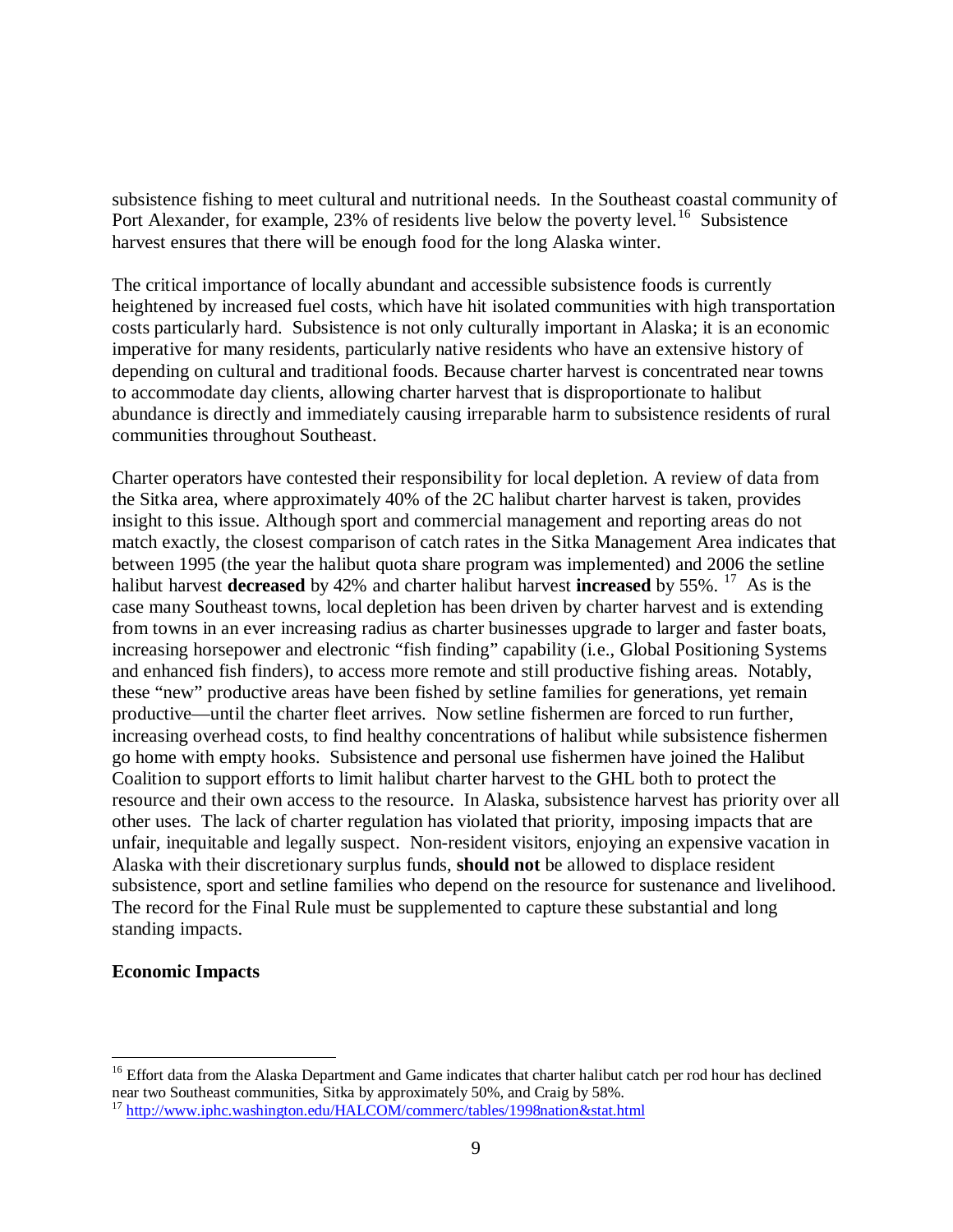The proposed rule does not reference the social and economic impact of charter overages on the setline sector, again failing to provide the complete rationale for limiting charter harvest to the current GHL. Additional documentation is provided below.

### Effect of overages on setline sector

Until 2007, increased charter harvest resulted in a direct reallocation of halibut from the setline to the charter sector. This occurred as a result of the IPHC quota setting process, which subtracts from the total area CEY the estimated sport, subsistence, charter, bycatch and wastage removals of halibut, then establishes the remainder as the fishery CEY, or setline catch limit. Setline fishermen expected the reallocation to end when the GHL was established. However, because charter harvest control measures were not in place in 2005 and 2006 the IPHC used projected catch, instead of the GHL, to estimate charter harvest, and charter GHL overages were deducted from the setline quota in an effort to constrain total harvest to the area CEY. In other words, the charter sector's overages, totaling over a million pounds, continued to be deducted from the IFQs of setline fishermen even after the GHL was implemented, despite the substantial investments setline fishermen have made in those quota share (see below for greater detail), and the adherence of setline fishermen to IPHC catch limits. Without question it is **unfair and inequitable** to punish fishermen who are carefully living within restrictive catch limits for the harvest excesses of a sector that ignores resource constraints and consistently over fishes.

When the Southeast charter harvest exceeded even the IPHC's harvest projections in 2006 and caused the area CEY to be exceeded, the IPHC recommended "conservation actions to restrain the total removals within this Total CEY." <sup>[18](#page-9-0)</sup> The IPHC recommended a halibut daily limit for charter clients in 2C and, assuming the management measure would be implemented, did not subtract charter halibut overages from the setline catch limit for 2007. In 2008, the IPHC again assumed the one halibut daily bag limit would be in place to prevent GHL overages, and established the setline catch limit accordingly. For this reason, the lawsuit filed by Southeast charter operators that stayed implementation of the one halibut daily limit (pending a hearing on the merits of the case) resulted in an unaccounted for Southeast CEY overage in 2008. Because NMFS published the one halibut daily limit proposed rule on December 22, 2008, the IPHC assumed 2009 charter harvest would be restricted to the 2C GHL and recommended setline catch limits accordingly. Failure to implement the rule will, in the short- term, result in overharvest of the 2C resource. In the long-term, the IPHC has indicated that the absence of effective measures to control charter harvest to the GHL would force them to either deduct charter GHL overages from the setline quota, which has remained below catch limits for over a decade, or recommend charter harvest control measures as it did in 2007. (see attached IPHC letters; Appendix 3). Again, it would be grossly unfair for the setline fishermen, who have worked hard to conserve the resource and to abide by conservation limits, to pay for charter over harvest.

To understand the impact of the reallocation, the Secretary must understand halibut quota share (QS) ownership in IPHC Area 2C, the cost of entry, and the composition of the 2C halibut fleet.

<span id="page-9-0"></span><sup>&</sup>lt;sup>18</sup> IPHC letter to Council Chair Madsen, Dec.1, 2006 (Appendix 2)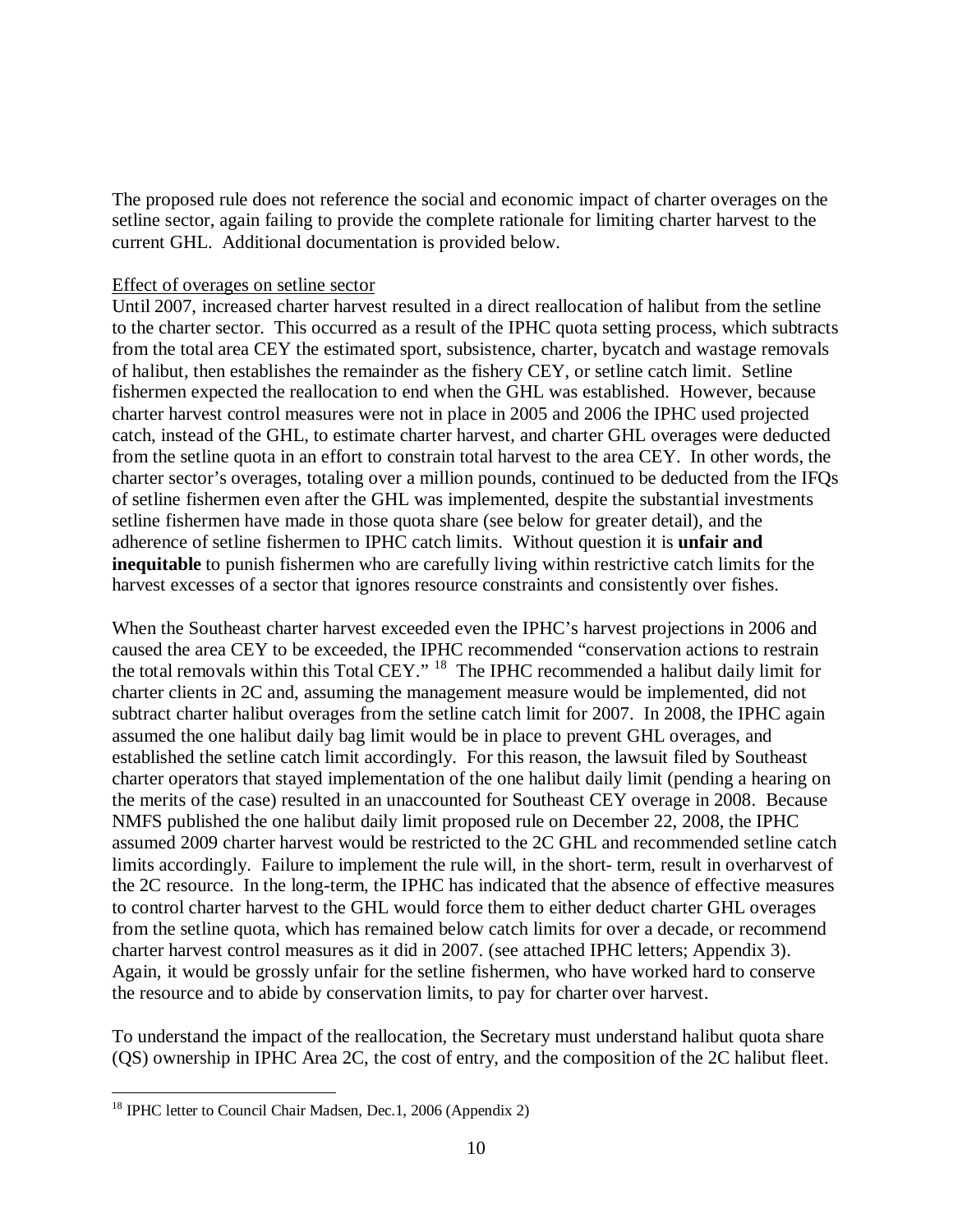First, QS was initially issued in 1995 based on historic participation in the halibut fishery during a specified base period. Fishermen who did not receive QS or received an amount insufficient to support their families and fishing operations have purchased shares from the initial recipients. On an annual basis, that QS is translated to Individual Fishing Quotas (IFQ), which is the pounds of halibut a QS holder may harvest is that particular year. As of 2006, thirty three percent of the halibut QS holders in 2C were new entrants, having purchased all the QS they currently fish.<sup>[19](#page-10-0)</sup> Sixty-seven percent of the 2C QS (which includes the 33% referenced above) was held by persons who purchased some or all of their QS. In 2008, the average 2C quota share holder owned approximately 5,000 pounds of Southeast halibut IFQ, where 79% of the 1,339 QS holders own 10,000 pounds or less of Southeast halibut IFQ and 57% hold less than 3,000 pounds of 2C halibut IFQ.[20](#page-10-1) Ninety per cent of the entire Southeast halibut harvest is delivered to southeast coastal communities, providing essential employment and revenue to remote communities with few alternatives. Ninety-three percent of the Southeast halibut QS holders have QS designated for vessels less than 60 feet, which characterize the Southeast fleet.<sup>[21](#page-10-2)</sup> Seventy-four percent of the Southeast QS is held by residents of Alaska's coastal communities and 83% is held by Alaskans, many of whom fish with their families. Halibut quota share in 2C costs approximately \$18 per pound, and the ex-vessel price of halibut has varied in recent years between \$4 and \$5 per pound.

Many 2C quota holders who have purchased shares are still making substantial loan payments and have their homes or vessels at risk as collateral. The 53% reduction in the 2C quota combined with the 20% deduction that could be forced by charter overages will cause some fishermen, those who can no longer generate enough income to make payments, to lose their QS. For families who depend on halibut fishing, losing QS is an economic disaster; for families that pledged their vessels or homes as collateral the losses will be devastating.

Commercial fishing is one of few sources of employment in rural Alaska communities, supporting a uniquely independent way of life. The economic insecurity inflicted by the combination of reduced quotas, reduced access to subsistence resources due to charter driven local depletion, and the federal government's stalled effort to restrict charter harvest to established catch limits, after 15 years of policy reversals and ineffective actions, has intensified conflicts in small coastal communities. These tensions are manifested as stress, hostility, and other socially destructive responses that are pitting neighbor against neighbor. Effective charter harvest control measures are long overdue and MUST be in place prior to the start of the 2009 season.

#### Effects on charter sector

The proposed rule concludes that: "nearly all charter businesses qualify as small businesses and for purposes of this analysis, all entities were assumed to be small entities." (p.78280) The

<span id="page-10-0"></span><sup>&</sup>lt;sup>19</sup> McDowell Group, April 2007. Economic impact of the commercial halibut fisheries in Areas 2C and 3A. 33% of 2C (Southeast) QS holders are new entrants, having purchased or received by gift all the QS they hold.<br><sup>20</sup> NMFS/RAM Division data base

<span id="page-10-2"></span><span id="page-10-1"></span> $^{21}$  <http://www.fakr.noaa.gov/ram/ifqreports.htm>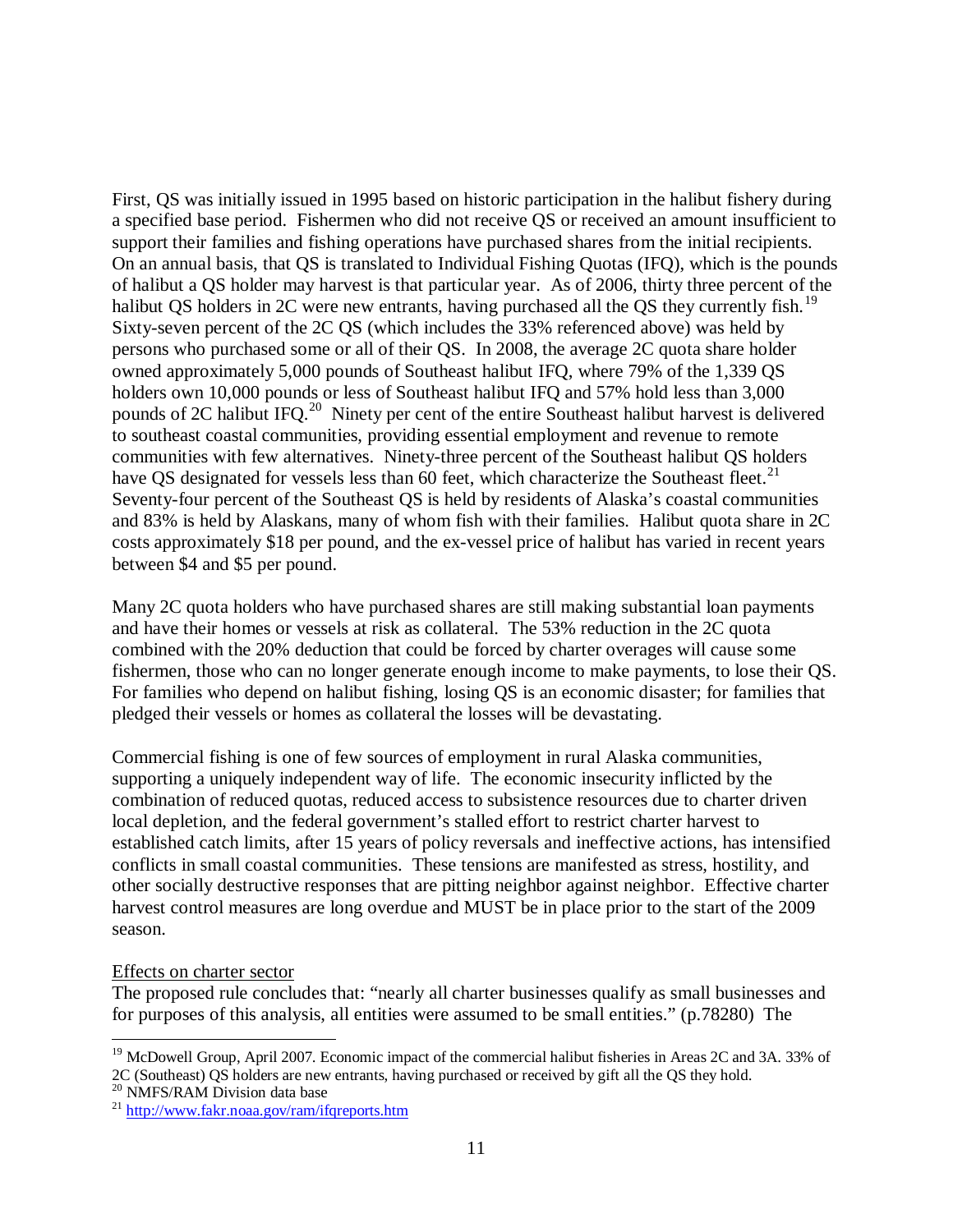Halibut Coalition challenges this statement. By their own testimony before the Council, a number of 2C lodges have gross annual revenues in excess of \$7 million, the defining number between large and small entities. During development of the Southeast halibut GHL, a 2C charter lodge owner provided harvest data during public testimony indicating that clients operating from his lodge harvested approximately 80,000 pounds of Southeast halibut per year. During the April, 2008 Council meeting, the same lodge owner testified that the annual gross income of his lodge is approximately \$12 million; a different 2C lodge owner claimed his lodge grosses \$7-8 million annually (Council record, April 2008). These are luxury lodges catering to the wealthy.

Contrast this to the average community based family fishing businesses of the Southeast setline halibut fleet, whose estimated annual gross earnings from halibut fishing, using the 2008 figures quoted above and 2008 halibut prices of \$4.50 per pound, ranges from \$13,500-45,000. Most Southeast commercial fishing families have diversified their fishing businesses and depend on income from salmon as well as halibut, but incomes and life-styles are modest in comparison. The hard working setline fishermen **live** in these remote communities; fishing is a way of life, not an expensive vacation. They work hard to provide quality seafood to an American public that increasingly values their commitment to sustainable harvest, sustainable communities, and seafood a person can feel good about eating. The trade-offs should be captured in the rule and the record should clarify that while most charter businesses in 2C qualify as small entities, many of the lodges, which account for a significant proportion of the total 2C charter halibut harvest, are not.

## **Allocation**

## Calculated to Promote Conservation

As discussed above, limiting the charter fleet to established catch limits is necessary to conserve the halibut resource, particularly during this time of reduced abundance. Resource conservation depends on restricting total harvest to sustainable levels established by qualified fisheries managers. The action proposed in the rule can be reasonably expected to achieve conservation goals to the degree it is effective in reducing charter halibut harvest to the annual GHL. In 2009, that GHL is .788 million pounds. With average demand reduction assumptions, the one halibut daily limit may reduce the 2C charter harvest to the 2008 GHL of .931 million pounds, but can not, on its own, be calculated to reduce harvest to the lower GHL recently dictated by biomass declines. **The proposed rule must be corrected to include the 2009 GHL and the harvest control measures must be supplemented to include a maximum size on the retainable halibut to ensure conservation objectives are met.** In the absence of supplemental restrictions, the charter harvest can be expected to exceed the GHL by 200,000 to 700,000 pounds (according to NMFS calculations in the proposed rule), compromising the rebuilding potential of the 2C stock, placing excess harvesting pressure in depleted near town areas essential to subsistence harvesters, and threatening coastal fishing families with additional reallocation of hard-earned shares.

#### Fair and Equitable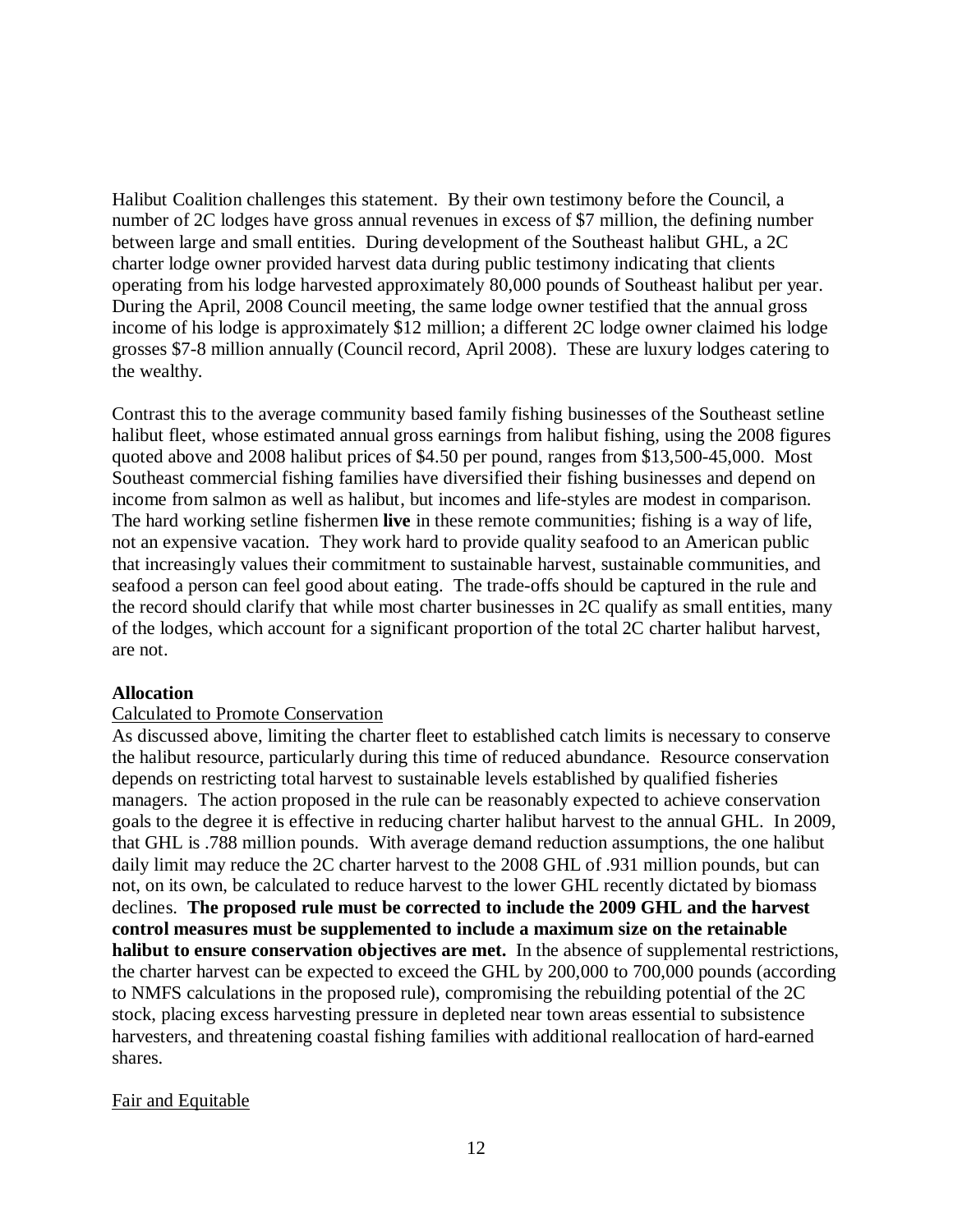On page 78277 of the proposed rule, NMFS states "[t]his action also addresses an allocation of halibut fishing privileges among U.S. fishermen...." The charter allocation, or GHL, was established in 2000 and reaffirmed numerous times since by the Council after a lengthy public and analytical process. In establishing the allocation, or GHL, the Council evaluated and balanced the needs of all halibut sectors, including subsistence, sport, setline and charter. As described above, local depletion and the impact of concentrated charter harvest near towns played a significant role in determining the appropriate allocation, as did current and historic catch levels of both setline and charter fishermen. When setting the GHL allocation, the Council received testimony from all sectors, and made a very carefully deliberated decision in 2000. The charter sector did not challenge that allocation when the Final Rule was published to implement the GHL in 2003. The GHLs defined the initial allocation for the Council's 2001 charter QS program, which was later rescinded. In short, all sectors understood that the GHL established a charter allocation, the *"***maximum poundage"** that generously awarded the charter sector 125% of their historic high harvest years.

When the Council established the setline QS system, initial QS recipients received on average 80% of their recent annual harvest levels. As outlined above, close to 70% of current QS holders in 2C have purchased additional QS at great expense to maintain viable fishing businesses. Setline fishermen have accepted dramatic reductions in their annual IFQ in response to biomass declines. Subsistence and sport halibut harvesters have been forced to go without traditional foods because near-town areas are depleted. And the charter industry has continued to fight restrictions both in management forums and in the court while **increasing** its harvest by 55% in violation of the GHL and exceeding the 2008 GHL by a staggering 105%. Again, the overharvest has: compromised conservation and management objectives; depleted near shore areas, leaving subsistence and sport fishermen without access to essential traditional foods; allowed reallocation of essential resources from residents of fishery dependent communities to wealthy non-resident recreational anglers; and undermined the social harmony of coastal fishing communities. In sum, the Council recommended and the Secretary established a fair and equitable allocation. What is unfair and inequitable has been the inability of NMFS to manage the charter sector to that allocation. The one halibut daily limit, with an appropriate size restriction on the retainable halibut, will finally address this inequity.

Since establishing the GHL, the Council has adopted a charter QS system, which was overturned by representatives of the charter fleet, a moratorium on new entrants to the charter business (pending implementation) and most recently (October 2008) a catch sharing plan that relies on charter harvest control measures, such as the one halibut daily limit and maximum size restrictions, to restrict charter harvest to an annual percentage-based allocation. In evaluating the impacts of management actions and their fairness to all sectors, the Secretary should recognize that the moratorium, which charter operators generally support, prevents new entrants from eroding the resource share of established charter operators while the one halibut daily limit, which many charter operators oppose, prevents the charter sector from continuing to erode the setline sector's resource share. Taken together, the fair and equitable management plan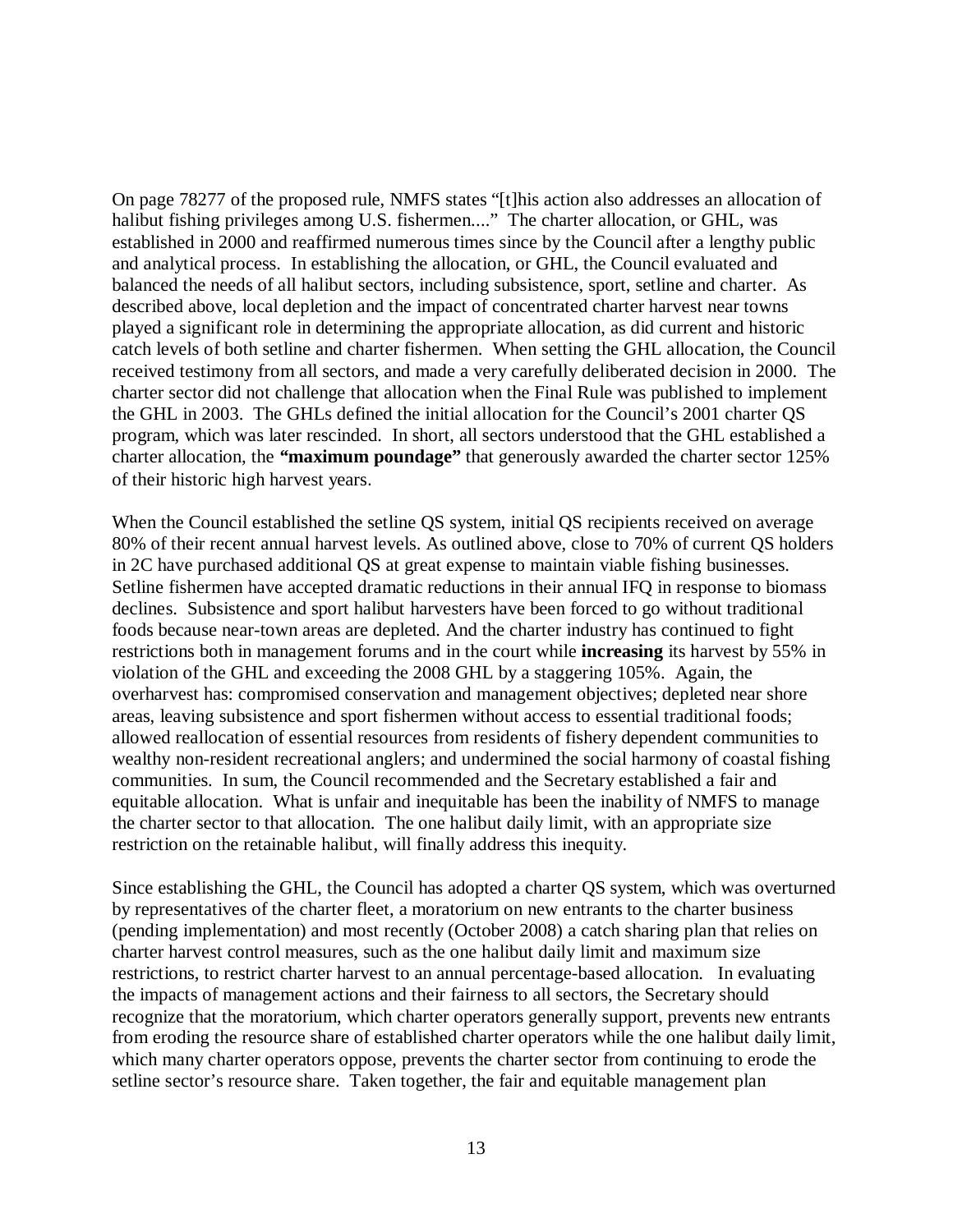developed by the Council eight years ago may finally be effectively implemented through this action by NMFS.

# **Preventing Excessive Share**

When the IFQ program was developed in 1995, Southeast fishermen successfully sought low individual QS ownership caps to limit consolidation of access privileges; owner-on board requirements to prevent absentee-ownership and to protect the working waterfront; and vessel size classes that prevent QS initially issued to the small community-based setline boats from being fished from larger boats or processed off-shore. The Southeast excessive share cap, or limit on amount of QS any person may own or control, is set at 1% of the Southeast quota, or 599,799 QS units. In 2008, those units translated to 62,100 pounds of harvestable Southeast halibut IFQ.<sup>[22](#page-13-0)</sup> In 2009, those units translate to approximately 50,300 pounds. Currently only one Southeast QS holder owns QS equal to the 1% ownership cap and the average 2C QS holder holds less than 5,000 pounds. In short, the Council carefully guarded against any entity acquiring an excessive share of the 2C halibut resource.

In formulating the charter GHL, the charter moratorium, and the 2008 catch sharing plan the Council established individual and sector limits to prevent any entity from receiving or acquiring an excessive share of the resource. While it is true that the setline industry harvests a larger portion of the 2C resource than other harvesters, that harvest crowns 100 years of sustainable harvest and management and the historic dependence of approximately three thousand setline fishermen and crewmembers. Setline harvesters supply a thriving halibut processing and marketing sector plus millions of consumers. Subsistence and non-guided sport harvest will continue to be afforded priority. Given that setline fishermen were forced to buy their way back to recent historic harvest levels, while charter operators were granted 25% **above** historic catches, the current allocation could easily be considered overly fair to charter operators. Under the catch sharing plan charter fishermen will have the option of increasing their individual share by investing in setline IFQ, but only up to limits that prevent excessive share for aggregating to any entity.

Again, the allocation established by the GHL is fair, prevents excessive share, and equitably divides the resource while providing essential conservation protections. Each element of the allocation should be clarified and explained in the final rule to adequately support the proposed action.

# **Defining the GHL**

The regulatory language at 50 C.F.R. § 300.65(c)(3) needs to be revised. In the preamble to the proposed rule NMFS states repeatedly that the purpose of the rule is to carry out the Council's intention with respect to managing to the GHL. For example, in the third column on page 78277 NMFS states that the Council policy is to limit the charter harvest to the GHL. The Council has

<span id="page-13-0"></span> <sup>22</sup> <http://www.fakr.noaa.gov/ram/08caps.pdf>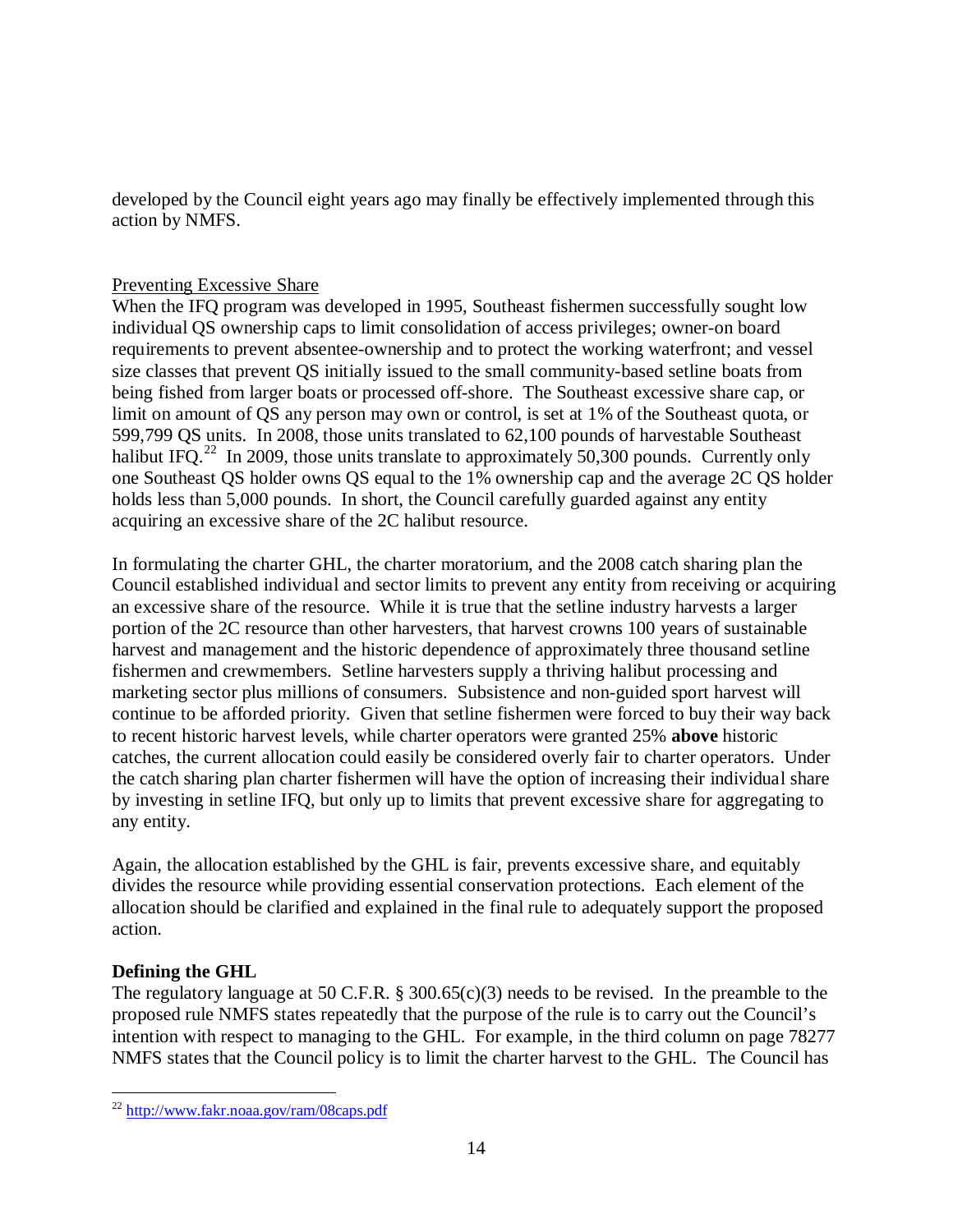repeatedly committed to managing the charter sector in 2C to the established GHL. The Council has NEVER referred to the GHL as a "benchmark." To assist NMFS in correcting the record, the Coalition provides the following history.

# The GHL as a domestic target: a brief history of the GHL.

*GHL: "[the] level of allowable harvest by the charter vessel fishery"*  (§ 300.61 Definitions, 68 Fed.Reg. 47256,47257(August 8, 2003).

The Final Rule implementing the GHL states that: *"The GHLs represent a pre-season specification of acceptable annual halibut harvests in the charter vessel fisheries in Areas 2C and 3A." (August 8, 2003; 68 FR 47256).* Yet a portion of the current proposed rule describes the GHL as *"benchmarks for charter halibut harvest,"(50 C.F.R. § 300.65(c)(3))* despite repeated phrases in the preceding paragraphs clarifying that **"***this action by NMFS is consistent with the Council's intent to limit the catch to the GHL."* **(***page 78277***)**. The Council has committed on at least six occasions to limiting charter harvest to the GHL, as has NMFS in the Federal Register (2003). Referring to the GHL as a benchmark is erroneous and can only be considered a deliberate attempt by NMFS to reinvent history and misinterpret Council intent. **The terms "benchmark" and "approximately to the GHL" should be removed from the record** in the Final Rule.

The facts, and NOAA Fisheries' own statements, show that the existing GHL is a clearly defined fixed allocation and domestic target. The origins of the GHL are traced to a decision by the Council to address the growth in the charter fleet. In 1993, the rapid increase in that fleet caused concerns in the Council about localized depletion of the halibut resource and about the reallocation of halibut from the commercial sector to the charter sector. In 1995, the Council developed a Problem Statement to direct its analysis of issues associated with the guided sport halibut fishery. One element of that Problem Statement noted:

# As there is currently no limit on the annual harvest of halibut by charter operations, an open-ended reallocation from the commercial fishery to the charter industry is occurring. This reallocation may increase if the projected growth of the charter industry occurs. The economic and social impact on the commercial fleet of this open-ended reallocation may be substantial ....67 Fed. Reg. 3867 (Jan. 28, 2002).

In September 1997, four years after its initial concern about the expansion of the charter fishery, the Council adopted GHLs. NOAA Fisheries described the purpose and intent of the North Pacific Council in the following words:

The [North Pacific] Council stated its intent that guided recreational harvests in excess of the GHL ... would trigger other management measures to take effect in years following attainment of the GHL. These measures would restrict the guided recreational fishery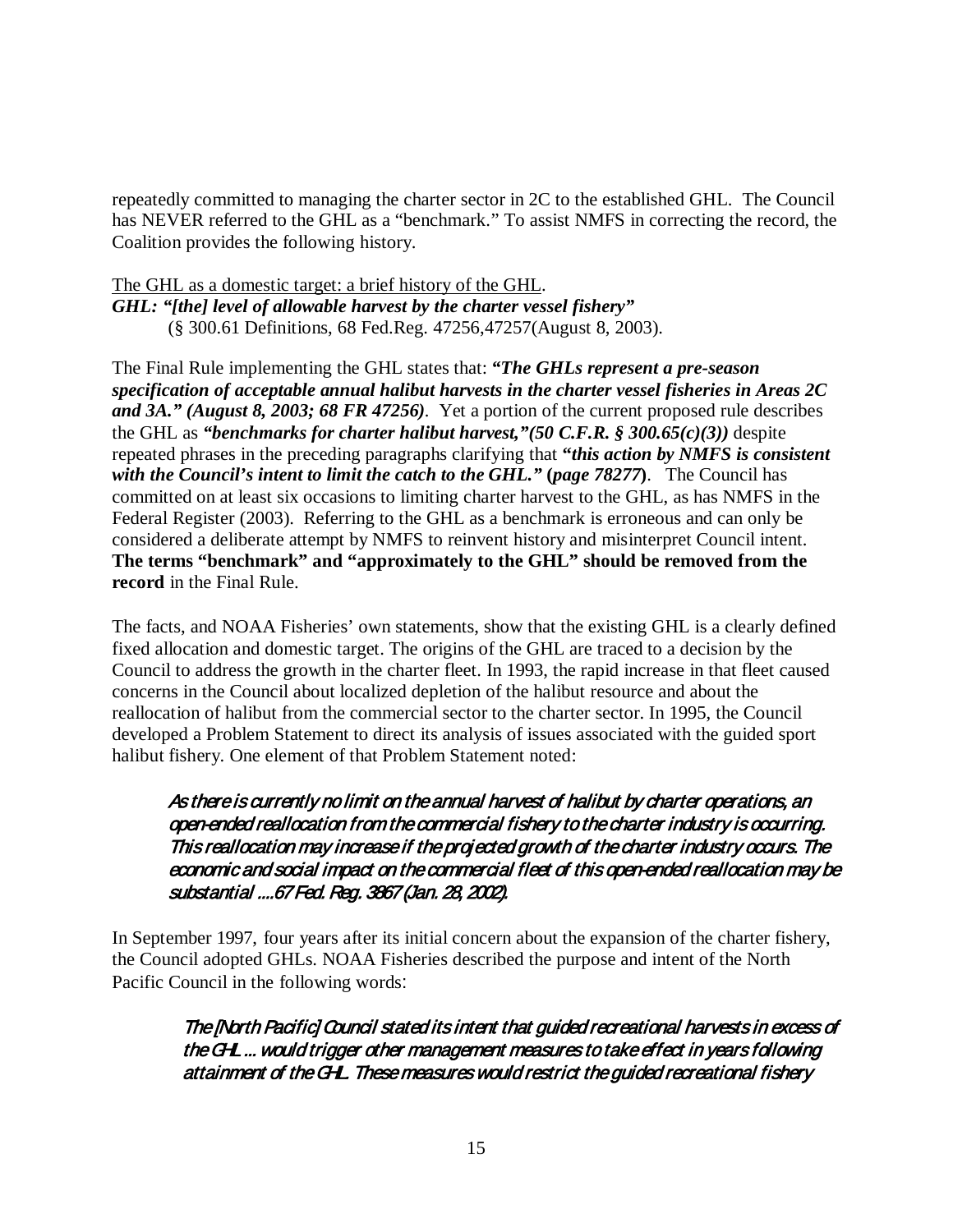# and maintain harvests within the GHL allocation. 68 Fed. Reg. 47256, 47257 (August 8, 2003).

By NOAA Fisheries' own admission the GHL was intended to be a fixed harvest level. Management measures would be adopted to prevent that harvest level from being exceeded. However, because the Council did not propose specific management measures in 1997 to accompany the GHL, NOAA Fisheries refused to consider the Council's GHL recommendation. In response to NOAA Fisheries' refusal to consider the GHL, the Council in February 2000 adopted a redefined GHL, this time establishing a suite of harvest restrictions that would be triggered if the GHL was exceeded. According to NOAA Fisheries, the purpose of the GHL and the framework management measures was to constrain the charter harvest within the GHL. *Id.* at 47258.

However, NOAA Fisheries objected to the proposed management measures because they were part of a framework management plan. Leaving aside for the moment whether NOAA Fisheries' position on framework management plans is legally defensible, the facts are that the Council viewed the GHL as a fixed allocation to be enforced by appropriate management measures. Ultimately, NOAA Fisheries approved the GHL in a final rule but refused to approve the framework management measures. That an enforcing mechanism was not included in the GHL at the time it was established does not mean that the GHL is not a fixed allocation. In fact, the preamble to the final rule promulgating the GHL states unequivocally: *"[t]he GHLs are established as a total maximum poundage ..." to be harvested by the guided sport fishery. Id.*  NOAA Fisheries also admitted that the Council fully intended that management measures to maintain the GHL would be established. NOAA Fisheries summarized the Council's intent as follows:

# The Council stated its intent that GHLs would not close the fishery [in season], but would instead trigger other management measures in years following attainment of the GHL. Id. at 47259.

That the Council intended the GHL to be a maximum harvest amount which would be maintained by management measures is a fact NOAA Fisheries acknowledges in the 2007 Proposed Rule (72 Fed. Reg. at 17073). NOAA Fisheries recognizes that "GHLs were not designed to increase above their maximum amounts." *Id.* Finally, NOAA Fisheries acknowledges: "*it is the [North Pacific] Council's policy that the charter vessel fisheries should not exceed the GHLs* ...." *Id.* 

NOAA Fisheries also acknowledges that if the GHL is exceeded, that exceedance results in a reallocation of halibut from the commercial sector to the charter boat sector. After noting that the commercial quota is determined by subtracting the estimates of all noncommercial removals (sport, subsistence, bycatch, and wastage) from the CEY, with the remaining CEY being available for commercial harvest, NOAA Fisheries notes that the "*growth in the charter vessel*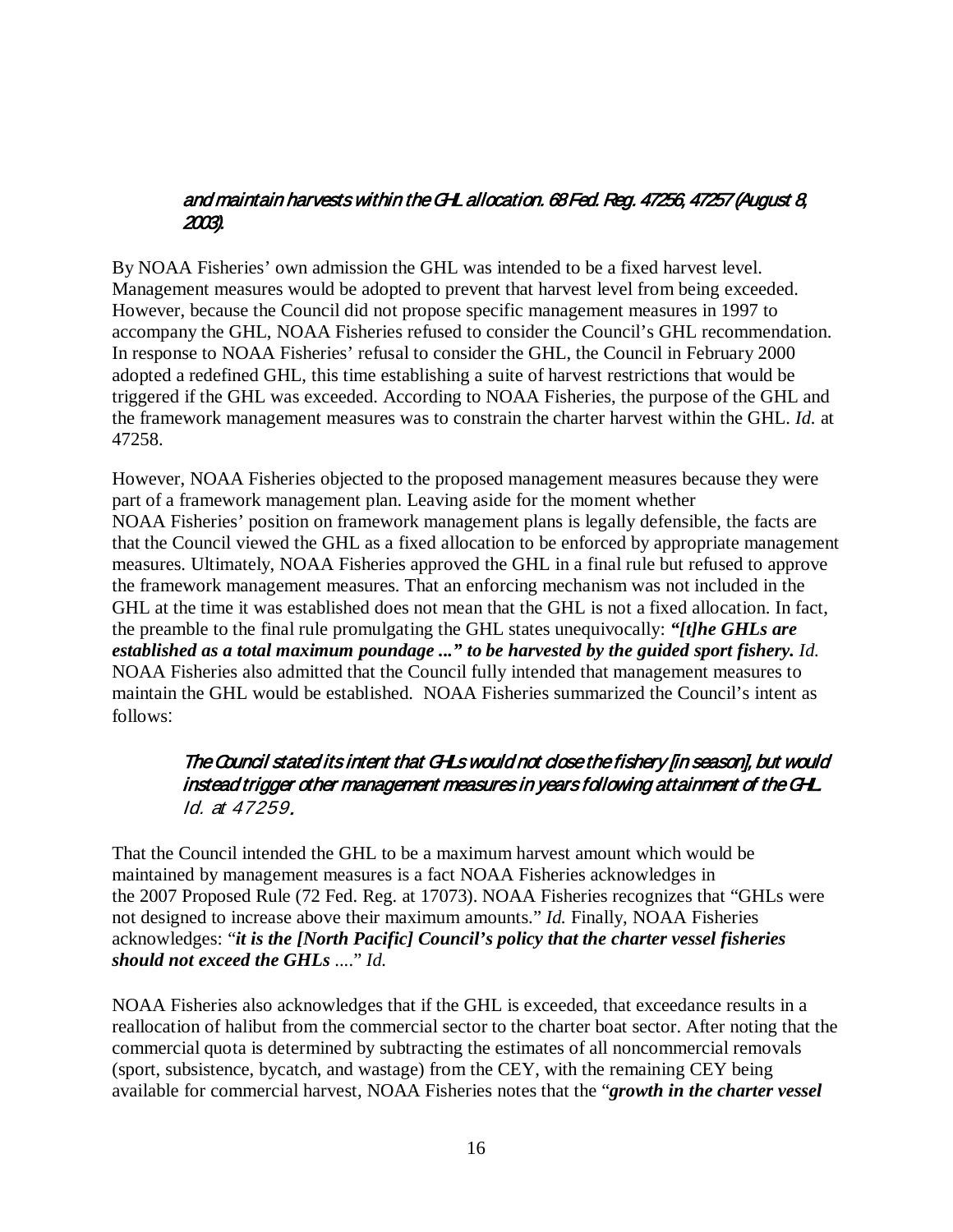*fishery in recent years ... has resulted in a de facto allocation of the halibut resource away from the commercial fishery to the charter vessel fishery." Id. at 17072-17073*. In short, failure to manage to the GHL results in a reallocation in violation of the Halibut Act and of the Council's policy and intent in establishing the GHL, a GHL approved by the Secretary and codified in Federal regulation.

It is irrelevant that NOAA has twice rejected the GHL enforcing management regulations recommended by the Council. The Secretary has the authority to promulgate regulations implementing the Halibut Act. 16 U.S.C. § 773c(a) and (b). Once the Council has recommended, and the Secretary approved, an allocation, the Secretary can issue implementing regulations. Indeed, the Secretary is obligated to issue regulations implementing established and approved policy objectives such as the GHL allocation. The Halibut Act states the Secretary "shall" issue such regulations as are necessary to carry out the purposes and objectives of the Halibut Act. Once the GHL was promulgated by final regulation, it became one of those purposes and objectives. Implementation of the one halibut daily limit to restrict harvest to the current GHL is long overdue. Because biomass declines demand lower exploitation rates, including a reduced GHL, the one halibut bag limit must now be supplemented by a maximum size limit on the retained fish to ensure the 2C GHL is not exceeded.

### Maximum size limit on retained halibut

Because final 2008 harvest numbers are not yet available, NMFS has relied on 2007 data. The proposed rule indicates that a one halibut daily limit will not reduce charter harvest to the GHL unless demand reduction further reduces harvest. The rule also states that the charter vessel harvest may have doubled the 931,000 lb GHL in 2008 under the status quo management option (p. 78278), which translates to an estimated 1,862,000 pound harvest. The Council's 2007 2C GHL analysis indicated that a one fish bag limit for the entire 2008 would have resulted in a harvest reduction of 808,000 pounds of halibut in 2C (Table 4 in analysis). Given that the correct 2009 GHL in 2C is 788,000 pounds, the one halibut daily limit can be expected to allow a 200,000-700,000 pound GHL overage. Clearly an overage of this magnitude does not meet the Council intent to limit harvest to the GHL, hence additional restrictions are imperative.

Establishing a maximum size limit on the retained halibut is the management measure identified to control charter harvest at times of low abundance in the recently adopted Council catch sharing plan (October, 2008). This measure was identified by the Council as less onerous to the charter industry than a season closure, but reasonably calculated to achieve the necessary reductions based on existing analysis. The Halibut Coalition expects NMFS to correct the GHL in the Final Rule and to add the appropriate maximum size limit to restrict harvest to that GHL.

Years of low abundance are difficult for all sectors, but have particularly severe implications for subsistence fishermen, who depend on the resource for sustenance and cultural survival, and for the setline fishermen who have made substantial investments in access privileges. Setline fishermen that exceed individual catch limits are heavily penalized with confiscation of catch and fines. Charter fishermen, who have been allowed to access the resource without cost, have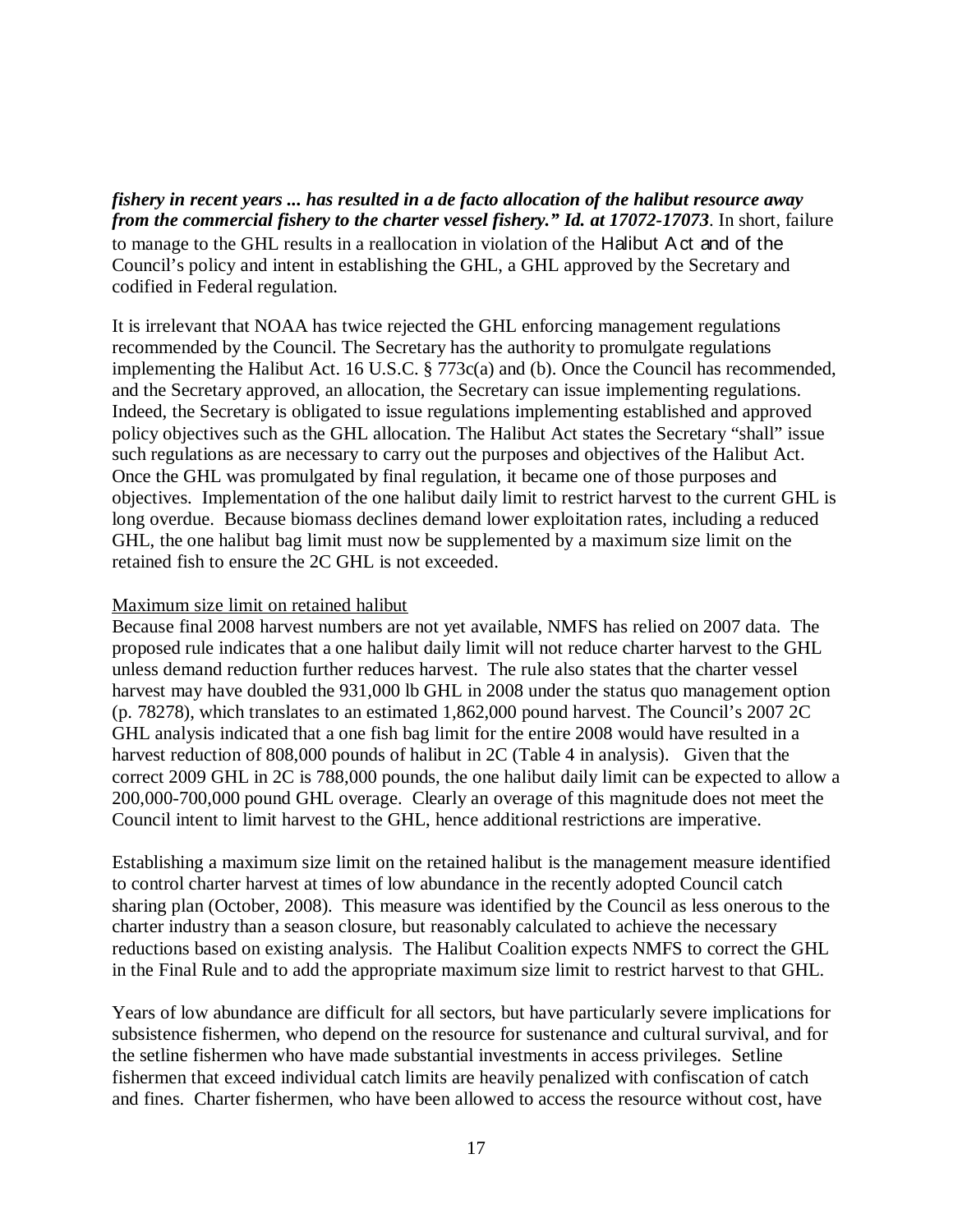chronically exceeded catch limits with impunity. It is time for NMFS to prevent GHL overages with the gravity and commitment appropriate to the level of impact. To do less is unfair, inequitable, and irresponsible to the resource and all who depend on that resource.

## Retention of Halibut Carcasses

The Halibut Coalition OPPOSES eliminating the requirement that halibut carcasses be brought to shore by charter clients. This requirement, which was implemented in 2007, has greatly improved data quality. Prior to implementation of this requirement, ADF&G Sportfish noted that in some ports, such as Sitka, 90% of the halibut retained by the charter fleet was disqualified from being measured in the Creel survey because they were filleted at sea. Accurate Creel survey lengths are fundamental to estimating the catch of the charter fleet. During this time of low resource abundance, it is imperative that provisions that improve the accuracy of documenting halibut removals remain in place. Carcass retention is also necessary to enforce size restrictions, which must be implemented as part of this action to restrain charter harvest to the 2009 GHL. Regulations included in the Final Rule can not eliminate the regulation to retain halibut carcasses if NMFS is to accomplish its stated management goal of limiting charter harvest to the 2009 GHL.

## **National Standard 1 – Annual Catch Limits**

The rule to implement National Standard 1: Annual Catch Limits (ACL) reinforces the importance of restricting charter harvest to the GHL. The rule is clear that accountability measures are to be used "to prevent ACLs, **including sector-ACL's**, from being exceeded, and to correct or mitigate overages of the ACL if they occur." (FR 74, 3178-3213, January 16, 2009). The rule goes on to discuss use of in-season management measures to prevent ACLs from being exceeded. Although halibut is managed under the Halibut Act, National Standard 1 establishes essential policy to restore and protect all U.S. marine fish stocks. It would be inconsistent and legally suspect for NMFS to manage halibut stocks by a different standard. NMFS has a responsibility to the public and to the fishery dependent communities of Alaska to ensure the halibut resource is protected from overharvest. Given the projections of 2009 charter harvest, the charter industries' history of overharvest, and the fact that the ACL rule becomes effective February 17, 2009, the Halibut Coalition expects NMFS to impose effective accountability measures in the 2C charter fleet for the entire 2009 fishing season.

#### **Conclusion**

In conclusion, the Halibut Coalition appreciates the effort NMFS has expended to reissue the one halibut daily limit for IPHC area 2C, and supports implementation of this management measure. We applaud NMFS for clarifying that in order to achieve conservation objectives, management measures must be in place to PREVENT GHL overages, rather than react to them after they occur. That said, Coalition members are disturbed by NMFS' failure to fully explain: 1) the conservation basis for the proposed rule, including area-wide and local depletion issues; 2) include the impacts of chronic GHL overages on sport, subsistence and setline fishermen; 3) document the lengthy public process that informed the Council's decision in establishing the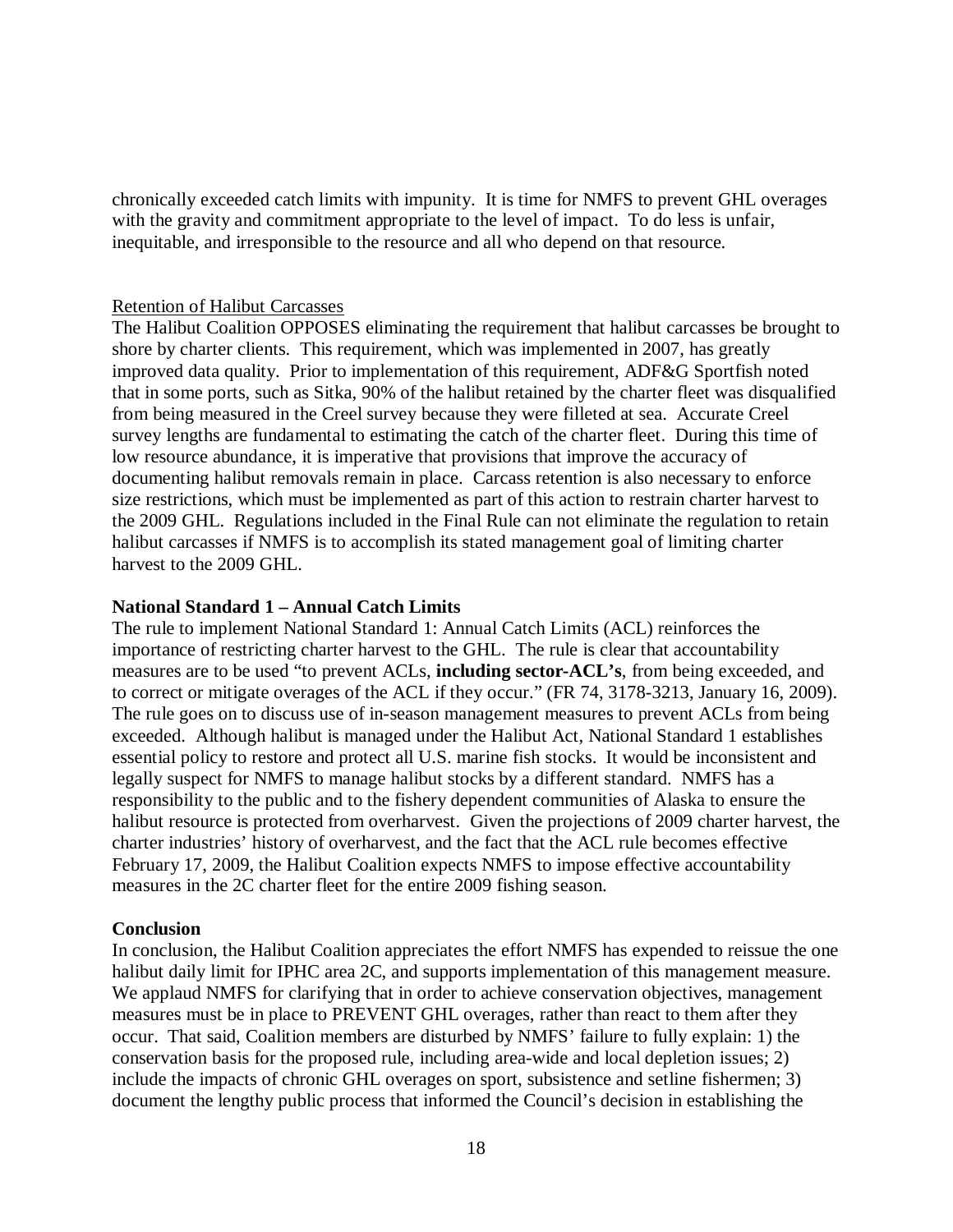GHL allocation; and, 4) represent Council intent to manage the charter sector to remain BELOW the GHL, rather than treat the GHL as a "benchmark". Each of these oversights must be corrected in the record prior to publication of the Final Rule. Additionally, the rule must be corrected to include the accurate 2009 GHL and additional harvest control measures to restrict 2C charter harvest to that GHL during this time of low abundance. Accurate recording of catch and enforcement of the necessary size limits on retained fish depends on retention of carcasses; this requirement must not be deleted.

To provide critical protection to the halibut resource, protect the interests of resident sport, subsistence and setline fishermen and processors, and to meet the Council's and NMFS' stated objective of restricting charter catch to the GHL, the one halibut daily limit, supplemented by a maximum size on the retained fish, must be in place for the 2009 charter season.

Thank you for the opportunity to comment.

Sincerely,

J. Curp

Julianne Curry, Petersburg Vessel Owners Association

Striffnell

Rochelle van den Broek, Cordova District Fishermen United

key R. Stephen

Jeff Stephan, United Fishermen's Marketing Association

Gofan Dahmor

Robert Alverson, General Manager, Fishing Vessel Owners Association

Linda Behrh

Linda Behnken, Alaska Longline Fishermen's Association

Robert Roman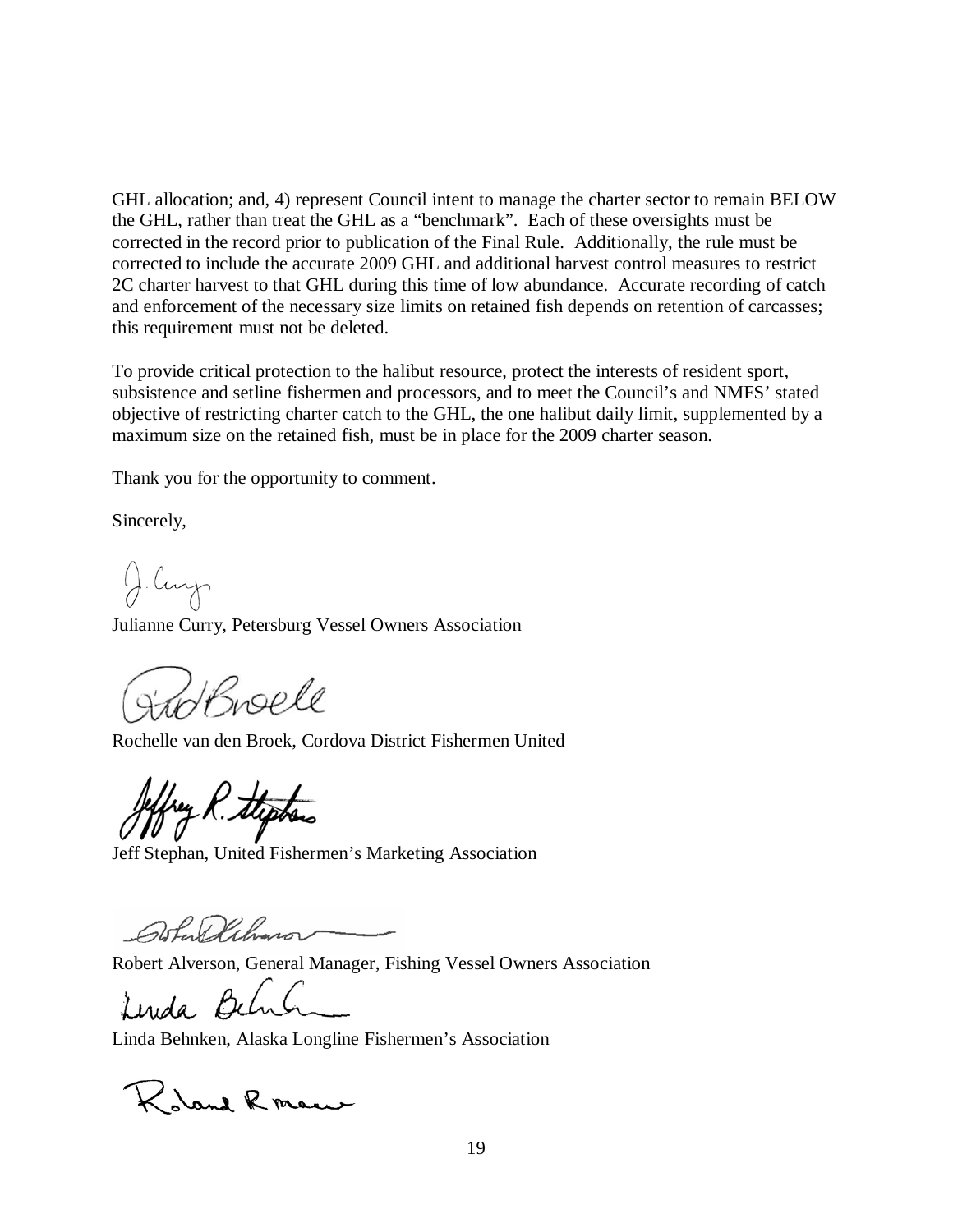Roland Maw, Upper Cook Inlet Driftnetters Association

Jim a Henkel

Tim Henkel, President, Deep Sea Fishermen's Union

Thonda A. H. bland

Rhonda Hubbard, Kruzof Fisheries, LLC

James Becher

James Becker, United Southeast Alaska Gillnetters

David Poluthin

David Polushkin

Kachemak Bay Fisheries Association<br>Page Vache

Peggy Parker, Executive Director, Halibut Association of North America

Charles & Wilber Chairman, Jespoel Produce Coop

Charles Wilber, Chairman Seafood Producers Cooperative<br> $\int_C f h_{\gamma} u \Delta$ 

Kathy Hansen, Executive Director, Southeast Alaska Fishermen's Association

Jagd Mckled

Joe Childers, President, Executive Director, Western Gulf of Alaska Fishermen

Milud Steath

Buck Laukitis, North Pacific Fisheries Association

Suck. U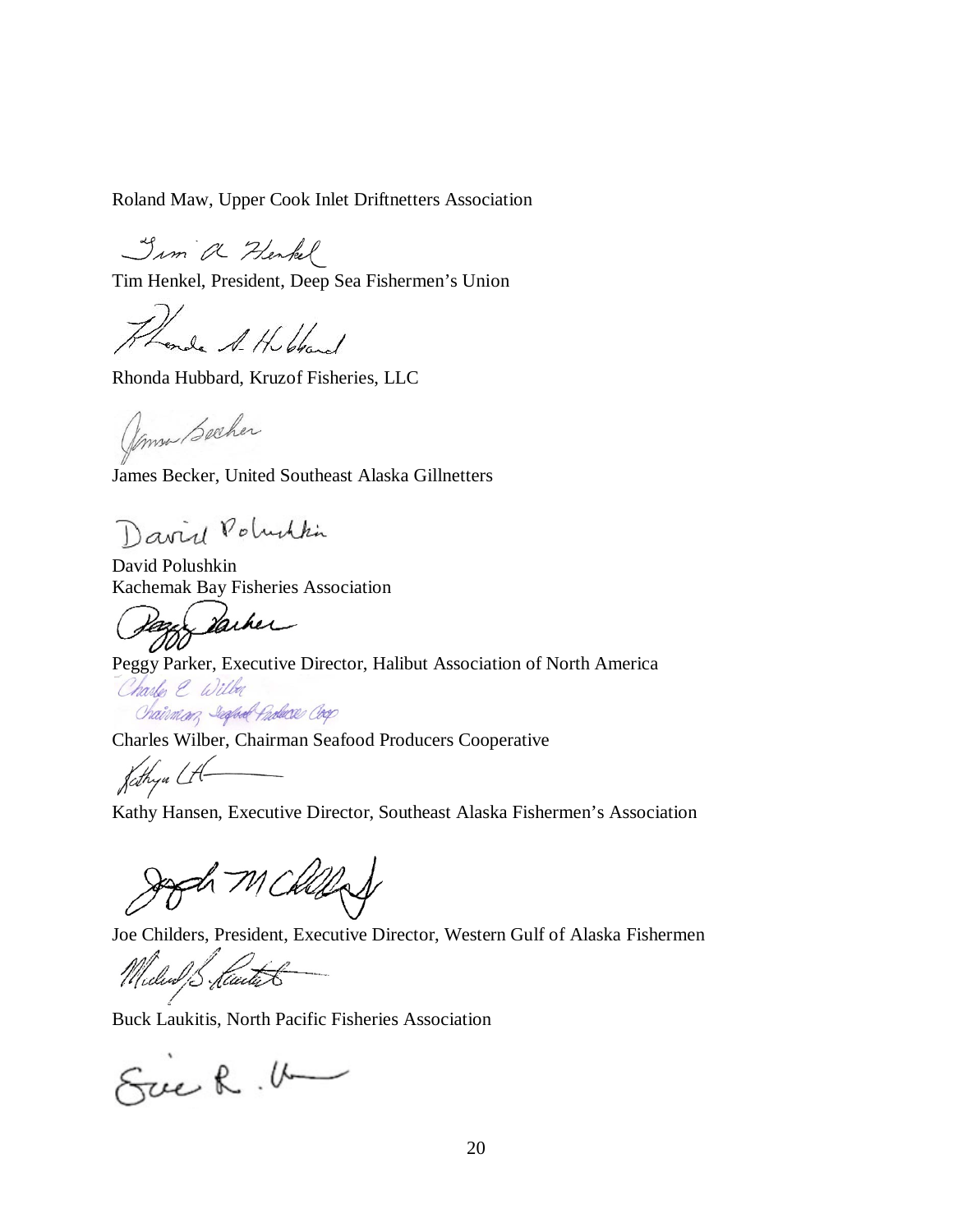Eric Norman, Taku Smokeries, Juneau

| Appendix: | (1) IPHC Survey CPUE<br>(2) IPHC to NPFMC Chair Madsen December 1, 2006                           |
|-----------|---------------------------------------------------------------------------------------------------|
| Copy:     | Governor Sarah Palin (ATTN: Ms Cora Crome)<br><b>Senator Mark Begich</b><br>Constant is Munkawaki |

Senator Lisa Murkowski Congressman Don Young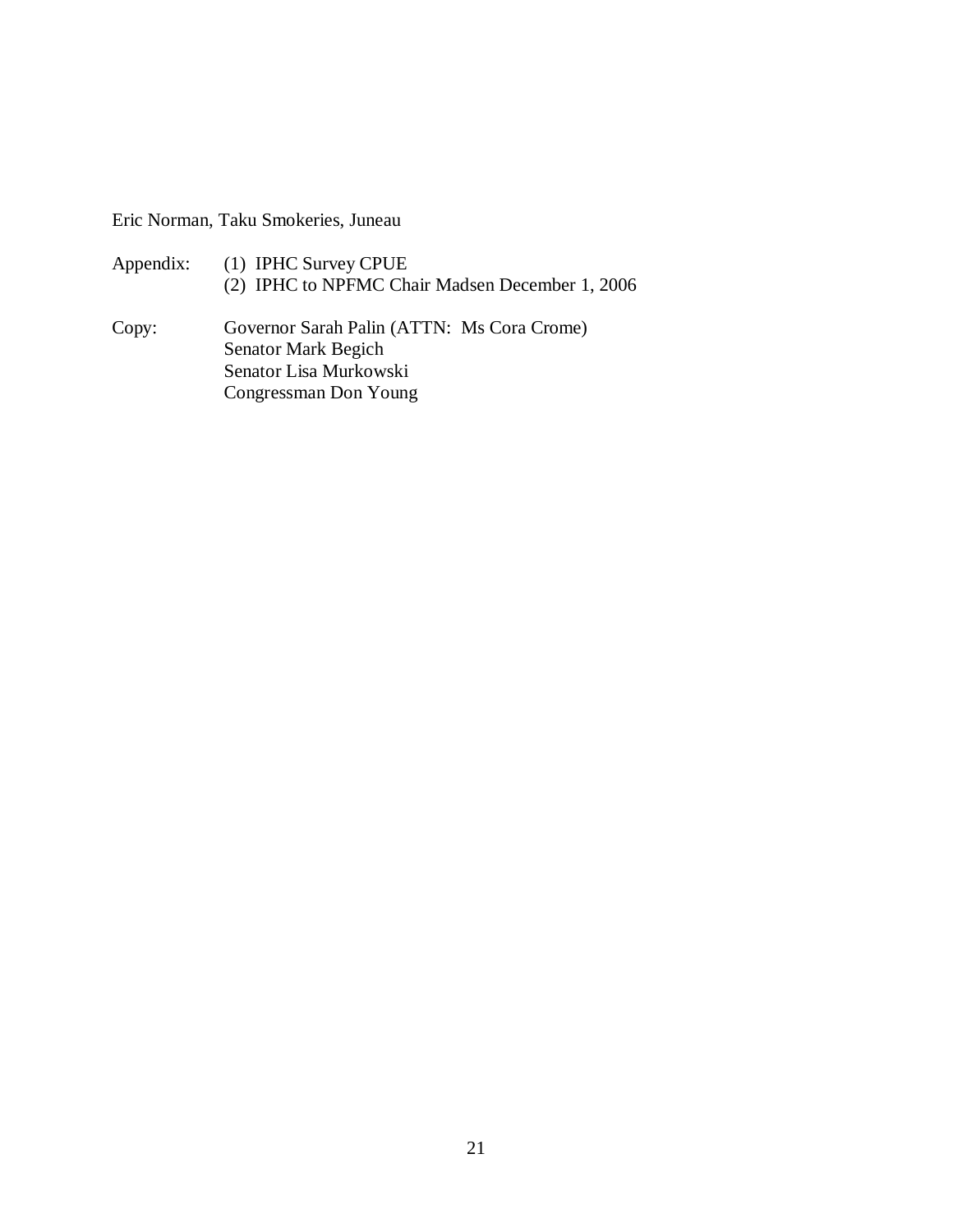Ŧ

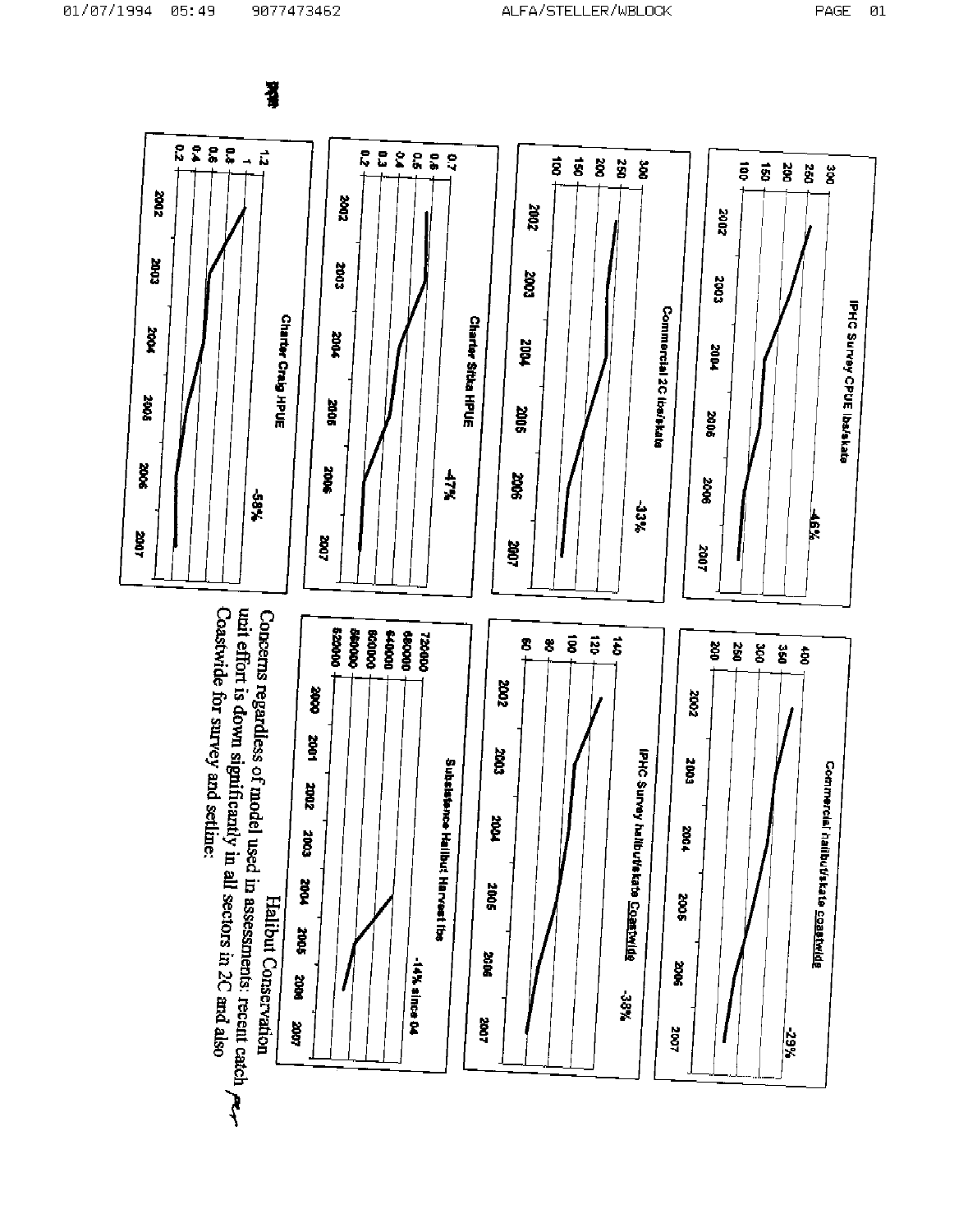DEC-05-2006 TUE 10:26 AM

FAX NO.

COMMISSIONERS:

CLIFF ATLEO PORT ALBERNI, B.C. JAMES BALSIGER JUNEAU, AK BALPH G. HOARD PHILLIP LESTENKOF LAURA RICHARDS NANAIMO B.C GARY ROBINSON<br>VANCOUVER, B.C

المريديات

INTERNATIONAL PACIFIC HALIBUT COMMISSION

ESTABLISHED BY A CONVENTION BETWEEN CANADA

AND THE UNITED STATES OF AMERICA

December 1, 2006

Ms. Stephanie Madsen, Chair North Pacific Fishery Management Council 605 West 4th, Suite 306 Anchorage, AK 99501



Dear Stephanie:

The recent publication of the recreational harvests of halibut in IPHC Regulatory Areas 2C and 3A in 2006 by the Alaska Department of Fish and Game has, with other removals, indicated that the Total Constant Exploitation Yield (CEY) established by the Commission for these areas has been exceeded. Exceeding the Total CEY for an IPHC regulatory area requires that the Commission undertake conservation actions to restrain the total removals within this Total CEY. The achievement of the Commission's conservation mandate is dependent on adherence to catch limits and total yield.

While the Commission regularly undertakes actions to restrain total removals within the Total CEY, the potential regulatory actions take on a different character if: a) there is a need for Commission conservation actions, and; b) domestic agencies have adopted targets or limits for recreational fisheries that have been exceeded. Under such conditions the Commission could adopt regulations that address both the need to restrain total removals and the needs of either contracting party to achieve domestic management targets for recreational fisheries, e.g. different seasons, bag limits, or different combinations of bag limits and seasons for each regulatory area, etc.

The IPHC staff notes the difficulty experienced by the Council in achieving its goal of adhering to the adopted GHL levels. The staff wishes to apprise the Council of the potential to use the Commission regulatory framework to supply the Council with tools that may either be incorporated in, or substitute for, domestic regulations until they are developed. This is not without precedent. For example, it would be similar to the IPHC actions concerning sublegal halibut retention in Areas 4D and 4E, or concerning interim regulation of the commercial fishery while the domestic Alaskan IFQ regulations were being developed. Both of these actions were implemented in furtherance of Council goals. The Commission and its staff understand clearly that any changes in IPHC regulations for recreational fisheries should be accomplished only through joint discussion with the NPFMC and National Marine Fisheries Service (NMFS), and not through unilateral action by the Commission. Further, in the absence of a specific request from the Council to the contrary, the Commission regulations would apply uniformly to all recreational fishery sectors.

**AGENDA C-1** Supplemental DECEMBER 2006

TELEPHONE (206) 634-1838

FAX:

(206) 632-2983